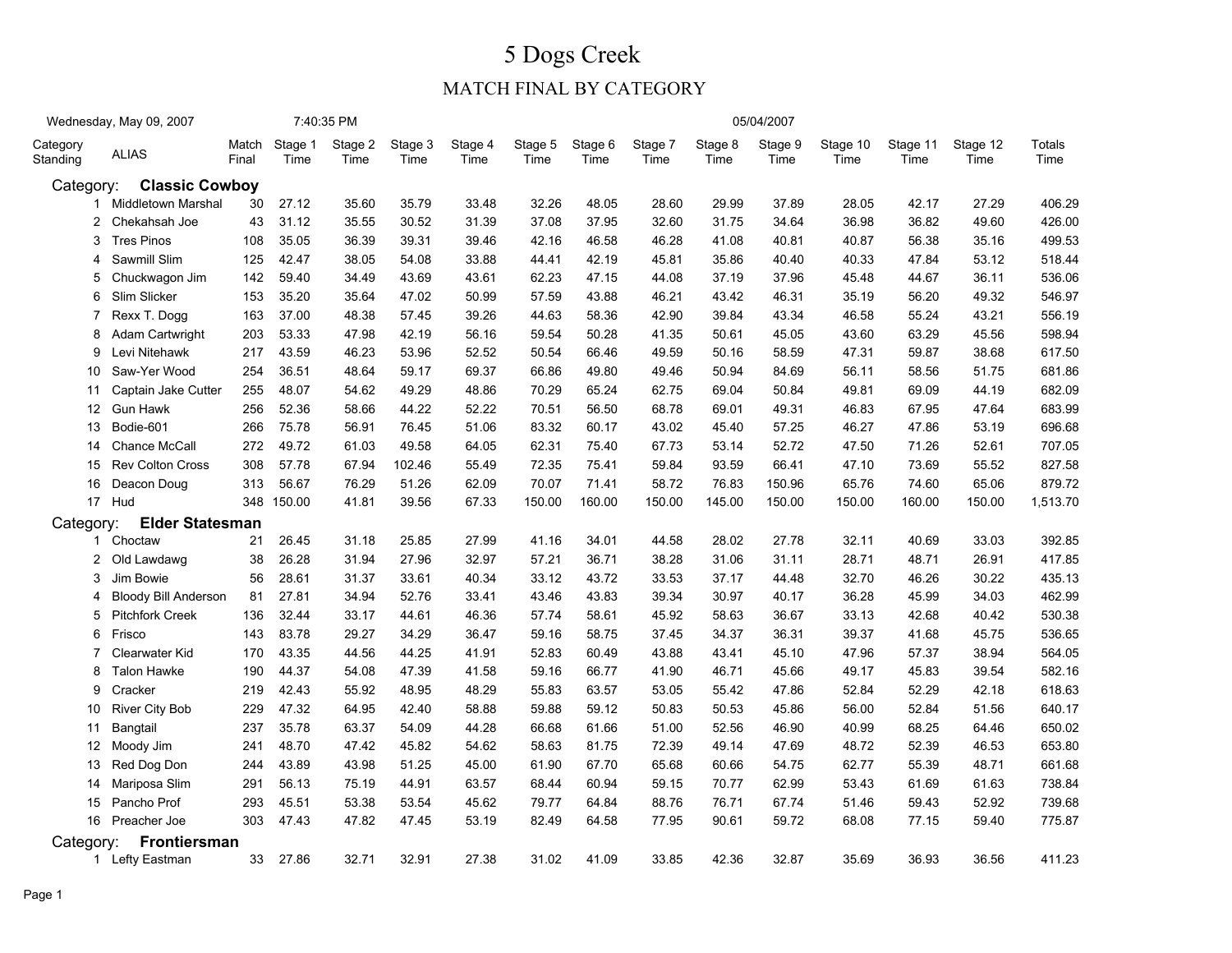|                      | Wednesday, May 09, 2007           |                |                 | 7:40:35 PM      |                 |                 |                 |                 |                 |                 | 05/04/2007      |                  |                  |                  |                |
|----------------------|-----------------------------------|----------------|-----------------|-----------------|-----------------|-----------------|-----------------|-----------------|-----------------|-----------------|-----------------|------------------|------------------|------------------|----------------|
| Category<br>Standing | <b>ALIAS</b>                      | Match<br>Final | Stage 1<br>Time | Stage 2<br>Time | Stage 3<br>Time | Stage 4<br>Time | Stage 5<br>Time | Stage 6<br>Time | Stage 7<br>Time | Stage 8<br>Time | Stage 9<br>Time | Stage 10<br>Time | Stage 11<br>Time | Stage 12<br>Time | Totals<br>Time |
|                      | 2 Larsen E. Pettifogger           | 80             | 35.56           | 34.34           | 33.82           | 32.79           | 47.04           | 43.68           | 45.62           | 33.09           | 35.19           | 33.30            | 43.92            | 44.63            | 462.98         |
| 3                    | Roan Henry                        | 90             | 35.18           | 52.03           | 36.23           | 38.58           | 43.77           | 43.23           | 38.70           | 36.49           | 39.68           | 35.27            | 40.88            | 34.40            | 474.44         |
| 4                    | Engineer Bill                     | 169            | 41.48           | 37.06           | 37.43           | 35.74           | 53.18           | 58.26           | 53.59           | 52.06           | 42.93           | 52.41            | 52.55            | 46.44            | 563.13         |
| 5                    | Kid Broccoli                      | 270            | 53.54           | 51.04           | 43.19           | 52.31           | 66.05           | 58.22           | 60.36           | 67.73           | 66.51           | 71.55            | 57.12            | 57.65            | 705.27         |
| 6                    | Rustypan Washburn                 | 296            | 42.61           | 58.26           | 59.24           | 51.10           | 73.25           | 78.91           | 74.44           | 61.45           | 87.57           | 54.50            | 60.55            | 55.64            | 757.52         |
| 7                    | Howdy Doody                       | 326            | 86.90           | 89.67           | 80.34           | 52.82           | 86.51           | 79.79           | 104.00          | 82.98           | 68.26           | 65.67            | 80.23            | 67.58            | 944.75         |
| 8                    | M C Ryder                         | 333            | 75.76           | 86.50           | 71.83           | 97.36           | 104.84          | 66.08           | 64.67           | 63.68           | 89.64           | 76.81            | 137.38           | 108.72           | 1,043.27       |
| 9                    | Doc Hollywood                     | 336            | 66.95           | 86.79           | 88.74           | 121.31          | 88.90           | 74.01           | 150.55          | 85.83           | 69.33           | 68.26            | 85.04            | 75.68            | 1,061.39       |
| Category:            | <b>Frontier Cartridge</b>         |                |                 |                 |                 |                 |                 |                 |                 |                 |                 |                  |                  |                  |                |
|                      | 1 Snakebite                       | 34             | 30.32           | 28.39           | 29.26           | 40.19           | 42.44           | 41.30           | 41.60           | 30.75           | 28.57           | 28.98            | 38.83            | 33.95            | 414.58         |
| 2                    | Sweettooth Kelley                 | 67             | 29.59           | 32.47           | 28.36           | 30.29           | 49.56           | 43.99           | 45.72           | 38.32           | 39.99           | 35.44            | 41.75            | 34.74            | 450.22         |
| 3                    | <b>General Delivery</b>           | 85             | 31.76           | 31.84           | 40.79           | 56.09           | 42.66           | 40.29           | 34.97           | 35.28           | 36.64           | 40.07            | 39.65            | 38.63            | 468.67         |
| 4                    | Flying W Ramrod                   | 92             | 29.67           | 45.21           | 35.24           | 36.74           | 44.75           | 54.18           | 31.46           | 41.86           | 39.75           | 37.39            | 47.05            | 32.41            | 475.71         |
| 5                    | Marshal Phil DeGrav               | 118            | 40.31           | 35.79           | 37.30           | 43.20           | 58.14           | 50.51           | 44.54           | 38.05           | 47.64           | 34.71            | 47.65            | 33.84            | 511.68         |
| 6                    | <b>Slick Rock Rooster</b>         | 130            | 43.25           | 43.39           | 34.88           | 37.88           | 51.24           | 40.33           | 38.92           | 44.46           | 44.51           | 58.18            | 46.83            | 42.30            | 526.17         |
| $\overline{7}$       | Missouri Reb                      | 155            | 40.34           | 51.04           | 40.40           | 39.77           | 42.44           | 54.04           | 52.93           | 46.20           | 43.44           | 43.51            | 45.47            | 48.87            | 548.45         |
| 8                    | W. W. Coldwell                    | 156            | 36.14           | 52.26           | 45.46           | 42.06           | 42.38           | 66.40           | 48.72           | 40.82           | 43.24           | 37.08            | 53.31            | 41.83            | 549.70         |
| 9                    | Dan Diamond                       | 162            | 39.60           | 48.93           | 40.15           | 35.17           | 45.34           | 54.61           | 42.85           | 48.49           | 48.22           | 50.94            | 59.38            | 39.10            | 552.78         |
| 10                   | <b>Big Babe</b>                   | 180            | 36.46           | 42.00           | 39.00           | 39.78           | 61.14           | 55.20           | 46.08           | 47.58           | 57.10           | 42.12            | 56.55            | 52.27            | 575.28         |
| 11                   | <b>Halfbreed Hoss</b>             | 188            | 33.46           | 43.55           | 39.78           | 48.98           | 62.61           | 50.78           | 44.09           | 51.81           | 54.67           | 38.49            | 56.99            | 56.07            | 581.28         |
| 12                   | Cur-Lee Scott                     | 197            | 45.18           | 43.23           | 49.77           | 41.06           | 60.40           | 51.51           | 42.50           | 54.09           | 51.73           | 55.95            | 53.93            | 40.14            | 589.49         |
| 13                   | <b>Tuolumne Tweed</b>             | 282            | 49.03           | 60.33           | 36.47           | 52.96           | 83.48           | 69.59           | 57.79           | 48.11           | 71.24           | 81.30            | 62.18            | 49.21            | 721.69         |
| 14                   | <b>Bucolic Buffalo</b>            | 290            | 62.98           | 51.60           | 54.42           | 59.53           | 81.31           | 79.29           | 61.91           | 73.41           | 54.74           | 46.33            | 55.39            | 55.72            | 736.63         |
| 15                   | Jailhouse Jim                     | 301            | 47.18           | 70.92           | 56.36           | 52.54           | 80.17           | 82.20           | 53.72           | 77.62           | 49.09           | 59.40            | 78.35            | 57.80            | 765.35         |
| 16                   | Shoshone Jack                     | 315            | 68.98           | 58.19           | 66.80           | 74.33           | 81.72           | 101.55          | 71.96           | 79.93           | 61.22           | 73.27            | 75.81            | 71.93            | 885.69         |
|                      | 17 Brite Eyes Bev                 | 329            | 59.24           | 74.30           | 66.97           | 71.35           | 104.24          | 81.39           | 96.56           | 76.67           | 98.59           | 83.73            | 89.56            | 87.03            | 989.63         |
| Category:            | <b>Frontier Cartridge Duelist</b> |                |                 |                 |                 |                 |                 |                 |                 |                 |                 |                  |                  |                  |                |
| 1                    | <b>Black Jack Traven</b>          | 73             | 33.23           | 41.45           | 34.80           | 34.12           | 40.25           | 44.83           | 38.78           | 36.56           | 44.57           | 33.42            | 39.18            | 34.06            | 455.25         |
| 2                    | <b>Billy Bob</b>                  | 106            | 32.53           | 32.91           | 47.64           | 50.51           | 51.43           | 48.98           | 36.01           | 37.64           | 39.41           | 37.19            | 48.44            | 35.62            | 498.31         |
| 3                    | Frito Bandito                     | 111            | 33.92           | 34.90           | 35.48           | 40.85           | 64.04           | 40.38           | 34.03           | 51.55           | 33.34           | 35.17            | 38.45            | 59.99            | 502.10         |
| 4                    | Desert Dawg                       | 127            | 37.99           | 35.66           | 37.94           | 43.24           | 48.70           | 51.38           | 45.64           | 42.34           | 47.71           | 40.72            | 45.61            | 42.55            | 519.48         |
| 5                    | <b>Beartrap Bandit</b>            | 141            | 34.79           | 45.84           | 36.69           | 38.20           | 39.96           | 49.40           | 32.82           | 58.62           | 48.88           | 35.06            | 57.03            | 57.56            | 534.85         |
| 6                    | Leadfoot                          | 205            | 52.57           | 42.49           | 43.00           | 47.71           | 46.37           | 52.62           | 47.11           | 50.15           | 59.79           | 57.74            | 59.09            | 45.88            | 604.52         |
| 7                    | <b>Lead Nickel</b>                | 231            | 56.23           | 41.64           | 39.88           | 54.12           | 61.20           | 72.61           | 51.57           | 45.05           | 47.36           | 58.95            | 55.03            | 57.50            | 641.14         |
| 8                    | Quick Silver Slim                 | 232            | 38.41           | 44.64           | 73.70           | 48.94           | 62.43           | 53.72           | 47.35           | 63.47           | 46.84           | 48.19            | 63.05            | 52.95            | 643.69         |
| 9                    | Coffee                            | 251            | 58.05           | 67.23           | 53.62           | 75.45           | 65.39           | 60.73           | 45.49           | 45.92           | 56.07           | 34.81            | 46.95            | 65.56            | 675.27         |
| 10                   | Ivory Jack McCloud                | 284            | 58.05           | 62.63           | 51.99           | 64.74           | 63.84           | 91.54           | 59.86           | 62.08           | 54.80           | 55.67            | 50.47            | 48.92            | 724.59         |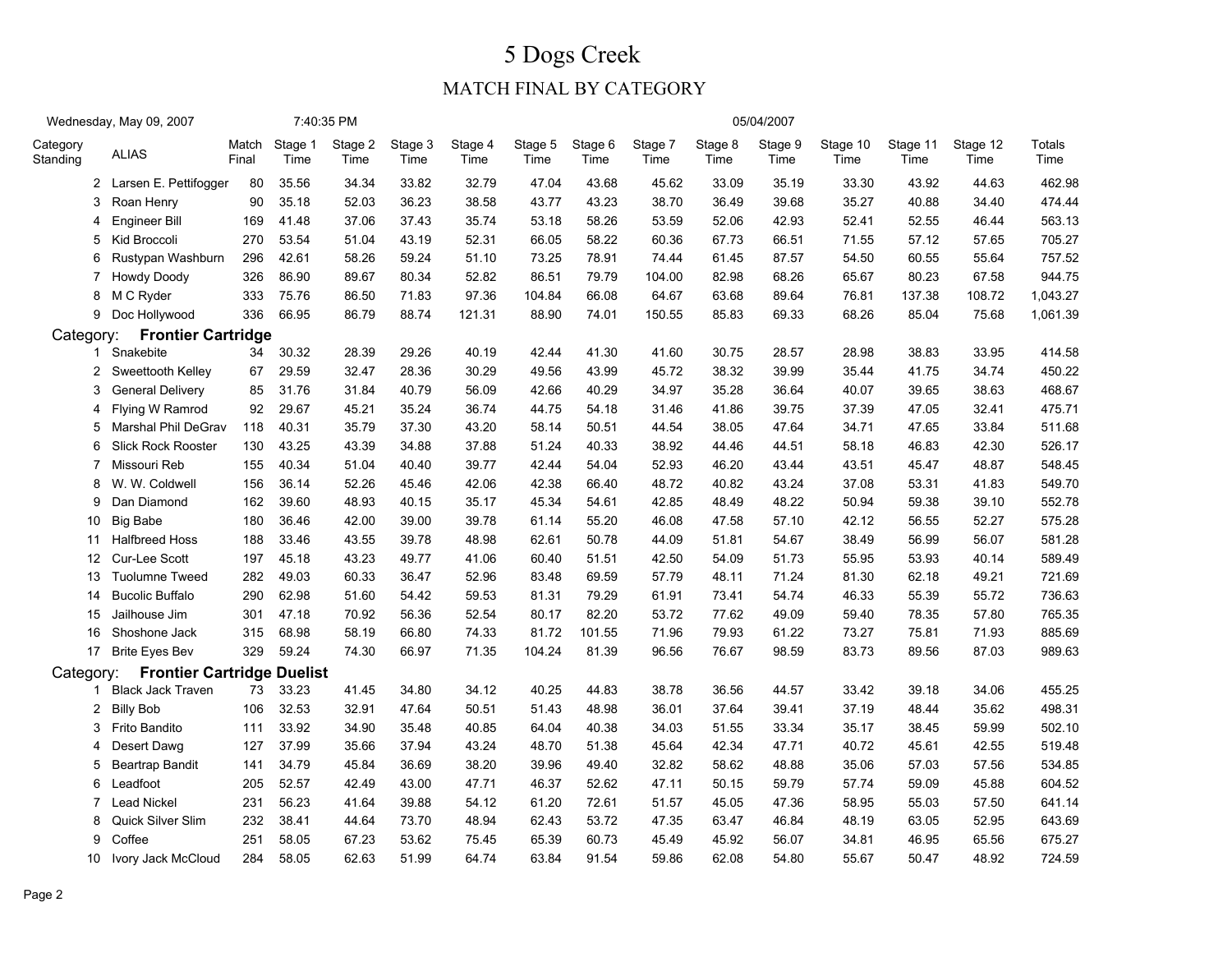### 5 Dogs CreekMATCH FINAL BY CATEGORY

|                      | Wednesday, May 09, 2007  |                |                 | 7:40:35 PM      |                 |                 |                 |                 |                 |                 | 05/04/2007      |                  |                  |                  |                |
|----------------------|--------------------------|----------------|-----------------|-----------------|-----------------|-----------------|-----------------|-----------------|-----------------|-----------------|-----------------|------------------|------------------|------------------|----------------|
| Category<br>Standing | <b>ALIAS</b>             | Match<br>Final | Stage 1<br>Time | Stage 2<br>Time | Stage 3<br>Time | Stage 4<br>Time | Stage 5<br>Time | Stage 6<br>Time | Stage 7<br>Time | Stage 8<br>Time | Stage 9<br>Time | Stage 10<br>Time | Stage 11<br>Time | Stage 12<br>Time | Totals<br>Time |
|                      | 11 Springfield Slim      | 297            | 42.43           | 42.06           | 54.46           | 52.57           | 76.32           | 70.46           | 78.01           | 59.55           | 70.75           | 75.40            | 71.20            | 64.41            | 757.62         |
|                      | 12 Southpaw              | 317            | 72.32           | 96.07           | 62.51           | 74.74           | 86.87           | 73.30           | 71.07           | 61.78           | 64.09           | 64.13            | 97.53            | 70.45            | 894.86         |
|                      | 13 Filthy Lucre          | 327            | 74.07           | 69.48           | 44.67           | 66.92           | 102.41          | 75.01           | 68.09           | 77.39           | 84.38           | 87.78            | 151.97           | 53.70            | 955.87         |
| Category:            | <b>Junior Boys</b>       |                |                 |                 |                 |                 |                 |                 |                 |                 |                 |                  |                  |                  |                |
|                      | 1 Holster Holliday       | 47             | 31.91           | 32.28           | 44.55           | 62.38           | 29.68           | 39.38           | 27.35           | 31.51           | 32.46           | 34.89            | 34.70            | 30.28            | 431.37         |
|                      | 2 Jr. Quigley            | 87             | 25.80           | 40.34           | 25.20           | 30.25           | 55.28           | 46.97           | 40.18           | 27.17           | 34.19           | 42.77            | 65.33            | 37.78            | 471.26         |
| 3                    | Little Bulldog           | 121            | 33.92           | 36.86           | 45.46           | 63.35           | 67.33           | 54.42           | 31.16           | 35.84           | 45.06           | 26.04            | 32.69            | 41.00            | 513.13         |
| 4                    | Catfish Quigley          | 133            | 38.41           | 47.58           | 49.25           | 32.60           | 56.57           | 52.34           | 49.88           | 45.18           | 50.51           | 28.81            | 36.12            | 42.37            | 529.62         |
|                      | 5 Half Pint of Rum       | 278            | 52.03           | 43.71           | 81.54           | 44.84           | 68.62           | 80.61           | 50.05           | 51.97           | 63.31           | 58.15            | 73.61            | 50.10            | 718.54         |
| Category:            | <b>Junior Girls</b>      |                |                 |                 |                 |                 |                 |                 |                 |                 |                 |                  |                  |                  |                |
|                      | 1 Deadeye Dani           | 221            | 34.51           | 42.34           | 39.58           | 55.80           | 59.00           | 55.58           | 46.20           | 57.54           | 65.21           | 44.17            | 73.60            | 51.52            | 625.05         |
| Category:            | Ladies 49'r              |                |                 |                 |                 |                 |                 |                 |                 |                 |                 |                  |                  |                  |                |
|                      | 1 Lusty Lil              | 63             | 28.86           | 31.98           | 41.81           | 30.24           | 52.61           | 39.36           | 38.35           | 31.63           | 32.71           | 33.27            | 45.04            | 40.47            | 446.33         |
|                      | 2 Prairie Weet           | 68             | 30.85           | 31.65           | 50.38           | 32.63           | 42.81           | 49.78           | 34.99           | 45.80           | 32.14           | 30.49            | 36.12            | 34.13            | 451.77         |
| 3                    | Irish Eyes               | 97             | 26.44           | 41.85           | 40.66           | 35.12           | 51.97           | 39.62           | 39.29           | 49.72           | 32.21           | 37.21            | 44.51            | 46.61            | 485.21         |
| 4                    | Belinda Belle            | 120            | 33.60           | 51.81           | 35.97           | 55.18           | 50.87           | 51.94           | 34.95           | 36.91           | 37.81           | 39.47            | 47.28            | 36.77            | 512.56         |
| 5                    | <b>Wild Bird</b>         | 151            | 35.83           | 43.14           | 45.48           | 39.09           | 59.41           | 49.32           | 42.57           | 51.80           | 47.44           | 42.71            | 44.77            | 45.09            | 546.65         |
| 6                    | Kalico Kris              | 200            | 40.70           | 47.08           | 45.16           | 54.76           | 44.73           | 48.84           | 43.53           | 52.60           | 49.76           | 61.74            | 48.44            | 56.98            | 594.32         |
| 7                    | Choctaw Gal              | 210            | 61.04           | 59.45           | 60.89           | 43.78           | 55.81           | 54.85           | 51.05           | 44.05           | 43.43           | 43.60            | 53.36            | 37.27            | 608.58         |
| 8                    | Lady Bulldog             | 211            | 45.64           | 49.42           | 38.73           | 44.80           | 67.27           | 59.46           | 57.61           | 43.87           | 63.85           | 38.67            | 53.25            | 46.69            | 609.26         |
| 9                    | Mudhen Millie            | 243            | 44.48           | 54.12           | 47.93           | 47.20           | 52.49           | 70.77           | 56.22           | 55.14           | 56.77           | 49.04            | 72.97            | 51.04            | 658.17         |
| 10                   | <b>Starlight Belle</b>   | 250            | 41.17           | 43.26           | 54.29           | 48.63           | 64.86           | 66.55           | 68.02           | 52.05           | 58.95           | 49.76            | 52.11            | 75.09            | 674.74         |
| 11                   | La Paloma                | 265            | 56.48           | 47.97           | 39.62           | 55.46           | 51.34           | 67.14           | 63.87           | 54.74           | 51.41           | 57.84            | 84.56            | 66.02            | 696.45         |
| 12 <sup>2</sup>      | Querida                  | 268            | 60.23           | 55.68           | 60.66           | 61.44           | 70.06           | 67.19           | 65.81           | 65.33           | 48.56           | 43.57            | 61.85            | 44.05            | 704.43         |
| 13                   | Rose N. D'Morn           | 271            | 59.65           | 54.37           | 55.70           | 48.08           | 56.40           | 84.80           | 57.43           | 58.26           | 51.11           | 47.06            | 69.24            | 63.32            | 705.42         |
| 14                   | Lizzie Marie             | 288            | 51.18           | 53.86           | 49.02           | 54.56           | 87.45           | 75.67           | 55.93           | 51.40           | 51.06           | 72.65            | 82.38            | 49.28            | 734.44         |
| 15                   | Cody Collee              | 289            | 47.45           | 50.92           | 59.34           | 72.11           | 82.37           | 60.58           | 65.41           | 63.41           | 66.65           | 49.77            | 63.91            | 54.08            | 736.00         |
| 16                   | Susannah Sioux           | 298            | 48.17           | 72.56           | 42.84           | 57.88           | 66.32           | 97.92           | 80.30           | 58.85           | 59.11           | 58.64            | 67.36            | 47.85            | 757.80         |
| 17                   | Eve Nenjoy               | 305            | 64.15           | 61.64           | 44.57           | 42.87           | 74.87           | 70.46           | 83.69           | 55.26           | 57.63           | 59.62            | 100.63           | 74.03            | 789.42         |
| 18                   | <b>Turquoise Duchess</b> | 318            | 67.78           | 85.95           | 71.35           | 78.33           | 58.03           | 80.54           | 87.79           | 72.33           | 61.08           | 96.89            | 76.37            | 59.06            | 895.50         |
| 19                   | Lady Andertrump          | 325            | 65.86           | 82.67           | 76.59           | 80.59           | 91.11           | 74.77           | 91.57           | 73.71           | 59.18           | 65.15            | 106.79           | 70.06            | 938.05         |
| 20                   | <b>Litarary Lue</b>      | 339            | 65.18           | 126.53          | 87.17           | 103.10          | 107.28          | 117.93          | 94.95           | 72.98           | 67.40           | 117.19           | 76.01            | 80.60            | 1,116.32       |
| 21                   | East Coast Filly         | 344            | 99.32           | 105.77          | 105.48          | 91.18           | 111.58          | 112.15          | 144.39          | 85.41           | 106.06          | 70.14            | 99.79            | 88.22            | 1,219.49       |
| Category:            | <b>Ladies B-Western</b>  |                |                 |                 |                 |                 |                 |                 |                 |                 |                 |                  |                  |                  |                |
|                      | 1 Fannie Mostly          | 102            | 44.42           | 34.08           | 40.12           | 38.34           | 57.92           | 45.88           | 43.39           | 50.30           | 37.73           | 35.00            | 37.03            | 33.24            | 497.45         |
|                      | 2 Lady Reb               | 204            | 38.78           | 44.66           | 44.62           | 48.22           | 57.75           | 65.78           | 69.54           | 40.62           | 53.60           | 47.25            | 46.69            | 42.93            | 600.44         |
|                      | 3 Diamond Jay            | 240            | 54.99           | 49.57           | 42.77           | 48.59           | 54.80           | 64.02           | 52.86           | 70.04           | 57.32           | 48.05            | 51.41            | 59.09            | 653.51         |
|                      |                          |                |                 |                 |                 |                 |                 |                 |                 |                 |                 |                  |                  |                  |                |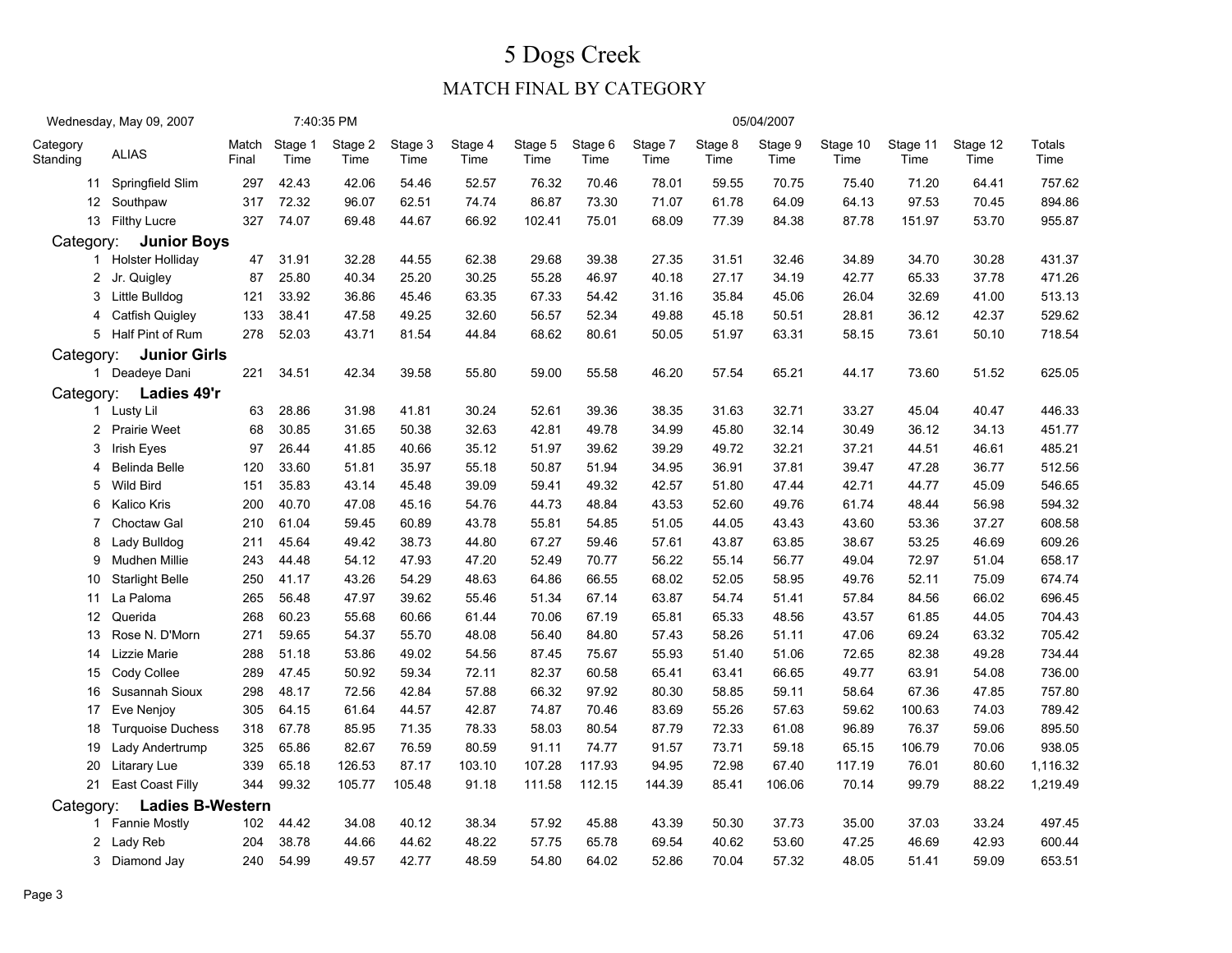### MATCH FINAL BY CATEGORY

|                      | Wednesday, May 09, 2007  |                |                 | 7:40:35 PM      |                 |                 |                 |                 |                 |                 | 05/04/2007      |                  |                  |                  |                |
|----------------------|--------------------------|----------------|-----------------|-----------------|-----------------|-----------------|-----------------|-----------------|-----------------|-----------------|-----------------|------------------|------------------|------------------|----------------|
| Category<br>Standing | <b>ALIAS</b>             | Match<br>Final | Stage 1<br>Time | Stage 2<br>Time | Stage 3<br>Time | Stage 4<br>Time | Stage 5<br>Time | Stage 6<br>Time | Stage 7<br>Time | Stage 8<br>Time | Stage 9<br>Time | Stage 10<br>Time | Stage 11<br>Time | Stage 12<br>Time | Totals<br>Time |
|                      | 4 Pie Crust              | 328            | 69.73           | 98.56           | 69.76           | 62.42           | 70.60           | 83.22           | 94.17           | 80.67           | 78.79           | 91.79            | 85.09            | 84.54            | 969.34         |
| Category:            | <b>Ladies Duelist</b>    |                |                 |                 |                 |                 |                 |                 |                 |                 |                 |                  |                  |                  |                |
| 1                    | Peppershot               | 96             | 38.80           | 33.41           | 45.24           | 31.13           | 58.60           | 34.99           | 46.06           | 42.13           | 41.65           | 35.71            | 44.12            | 30.02            | 481.86         |
| $\mathbf{2}$         | Jessie Lyn               | 230            | 43.59           | 48.88           | 67.86           | 53.61           | 57.74           | 58.05           | 54.82           | 56.52           | 50.99           | 45.31            | 51.42            | 51.82            | 640.61         |
| 3                    | Lacy Anne Leather        | 242            | 44.38           | 68.56           | 42.75           | 56.83           | 64.13           | 60.56           | 55.87           | 51.88           | 49.85           | 53.53            | 61.37            | 45.43            | 655.14         |
| 4                    | Ida Mistum               | 275            | 56.76           | 70.56           | 55.39           | 50.01           | 55.35           | 59.94           | 74.08           | 57.52           | 58.63           | 47.40            | 66.41            | 62.41            | 714.46         |
| 5                    | Bank Robbin Robin        | 309            | 52.98           | 92.09           | 50.28           | 66.84           | 82.64           | 74.52           | 63.55           | 64.91           | 68.06           | 67.44            | 73.01            | 78.27            | 834.59         |
| 6                    | Outback Annie            | 345            | 90.43           | 120.19          | 71.20           | 83.10           | 102.99          | 133.71          | 108.59          | 125.20          | 100.23          | 85.59            | 99.77            | 99.67            | 1,220.67       |
| Category:            | <b>Ladies Gunfighter</b> |                |                 |                 |                 |                 |                 |                 |                 |                 |                 |                  |                  |                  |                |
|                      | 1 Calgary Kate           | 168            | 39.65           | 35.56           | 54.63           | 48.61           | 55.94           | 47.09           | 52.25           | 46.79           | 46.79           | 47.77            | 48.76            | 38.77            | 562.61         |
| 2                    | Clora Form               | 209            | 38.64           | 47.30           | 43.15           | 47.96           | 64.03           | 57.99           | 47.42           | 40.73           | 62.83           | 41.83            | 67.37            | 48.83            | 608.08         |
| 3                    | Ella Watson              | 225            | 43.72           | 59.48           | 52.68           | 39.34           | 74.30           | 58.37           | 68.55           | 43.54           | 55.24           | 46.77            | 47.87            | 43.60            | 633.46         |
| 4                    | Jackpot Jude             | 238            | 43.09           | 43.79           | 55.47           | 51.23           | 60.01           | 64.81           | 69.22           | 56.15           | 59.97           | 46.42            | 60.72            | 42.31            | 653.19         |
|                      | 5 Sterling Starr         | 263            | 56.91           | 54.55           | 64.72           | 65.43           | 60.17           | 59.86           | 60.55           | 52.80           | 51.70           | 55.32            | 61.05            | 49.75            | 692.81         |
| Category:            | <b>Ladies Modern</b>     |                |                 |                 |                 |                 |                 |                 |                 |                 |                 |                  |                  |                  |                |
|                      | 1 Sweetwater             | 13             | 24.42           | 33.62           | 29.08           | 25.69           | 34.40           | 35.70           | 28.37           | 29.70           | 29.01           | 30.03            | 29.47            | 34.30            | 363.79         |
|                      | 2 Not so Dead Eye Ma     | 88             | 36.69           | 34.72           | 30.60           | 36.47           | 37.42           | 59.61           | 39.95           | 36.01           | 33.32           | 30.35            | 58.23            | 38.31            | 471.68         |
| 3                    | <b>Texas Yellow Rose</b> | 310            | 57.78           | 62.95           | 71.90           | 53.80           | 79.26           | 106.05          | 75.54           | 56.81           | 74.87           | 73.99            | 68.93            | 60.80            | 842.68         |
| 4                    | Never-Metta-Strange      | 311            | 61.07           | 59.42           | 76.82           | 75.03           | 76.16           | 102.58          | 63.07           | 54.19           | 65.60           | 79.04            | 66.13            | 63.66            | 842.77         |
| 5                    | Allen Street Rose        | 324            | 60.47           | 66.86           | 58.18           | 71.49           | 82.02           | 107.77          | 100.47          | 78.25           | 77.05           | 79.14            | 92.00            | 64.29            | 937.99         |
| 6                    | Miss Issa Blue           |                | 347 128.75      | 96.00           | 89.20           | 126.75          | 133.40          | 150.38          | 136.00          | 101.28          | 104.18          | 152.89           | 132.17           | 102.79           | 1,453.79       |
| Category:            | <b>Ladies Senior</b>     |                |                 |                 |                 |                 |                 |                 |                 |                 |                 |                  |                  |                  |                |
| 1                    | Dixie Bell               | 50             | 31.52           | 32.34           | 35.29           | 34.37           | 42.25           | 47.49           | 35.75           | 35.22           | 34.09           | 32.56            | 37.02            | 34.85            | 432.75         |
|                      | 2 Pocket Change          | 51             | 38.70           | 30.97           | 55.18           | 28.16           | 40.71           | 38.56           | 32.86           | 36.27           | 37.14           | 29.54            | 32.53            | 32.15            | 432.77         |
| 3                    | <b>Prairie Fire</b>      | 109            | 29.99           | 34.22           | 48.77           | 35.25           | 40.27           | 44.48           | 43.64           | 45.76           | 36.56           | 38.09            | 54.45            | 49.43            | 500.91         |
| 4                    | Cicada                   | 154            | 37.16           | 49.01           | 47.43           | 42.22           | 41.89           | 53.42           | 53.84           | 46.62           | 42.34           | 42.43            | 48.75            | 41.99            | 547.10         |
| 5                    | <b>Lickety Split</b>     | 182            | 43.33           | 46.16           | 44.31           | 41.21           | 52.10           | 59.09           | 51.03           | 43.24           | 49.07           | 45.63            | 51.81            | 49.70            | 576.68         |
| 6                    | Miss Loddy               | 212            | 44.10           | 39.39           | 42.54           | 36.82           | 59.55           | 75.00           | 40.89           | 48.44           | 55.94           | 59.61            | 45.41            | 64.40            | 612.09         |
| 7                    | Lucky Wheeler            | 304            | 51.28           | 53.61           | 70.84           | 79.10           | 79.50           | 74.14           | 71.94           | 55.08           | 67.73           | 52.79            | 71.19            | 52.53            | 779.73         |
| 8                    | Goode Bascomb            | 307            | 68.60           | 54.70           | 65.39           | 49.70           | 63.62           | 81.25           | 83.87           | 72.93           | 67.32           | 50.38            | 79.53            | 72.44            | 809.73         |
| 9                    | <b>Cruzan Confusion</b>  | 312            | 62.87           | 56.34           | 90.54           | 60.26           | 62.50           | 81.82           | 88.77           | 92.70           | 68.00           | 64.91            | 76.57            | 69.90            | 875.18         |
| 10                   | <b>Bad News Betsy</b>    | 320            | 150.00          | 62.16           | 56.07           | 63.13           | 60.71           | 77.68           | 80.29           | 62.87           | 74.51           | 67.51            | 88.15            | 65.31            | 908.39         |
| 11                   | Weaver Gal               | 337            | 76.87           | 89.92           | 77.51           | 126.87          | 91.74           | 83.20           | 101.13          | 107.63          | 79.23           | 87.12            | 75.93            | 76.63            | 1,073.78       |
| 12 <sup>2</sup>      | Katt R. Wallen           | 343            | 88.46           | 135.77          | 80.04           | 81.26           | 89.62           | 160.00          | 81.20           | 83.36           | 96.49           | 71.88            | 130.95           | 77.90            | 1,176.93       |
| 13                   | Chucky Mae               | 346            | 86.30           | 108.03          | 89.93           | 96.39           | 140.31          | 94.24           | 111.15          | 115.21          | 115.67          | 100.99           | 168.67           | 93.05            | 1,319.94       |
|                      | 14 Annie Talent          |                | 349 134.51      | 138.26          | 126.00          | 143.05          | 168.89          | 164.57          | 180.10          | 179.67          | 168.69          | 152.55           | 163.63           | 148.86           | 1,868.78       |
|                      |                          |                |                 |                 |                 |                 |                 |                 |                 |                 |                 |                  |                  |                  |                |

Category: Ladies Silver Senior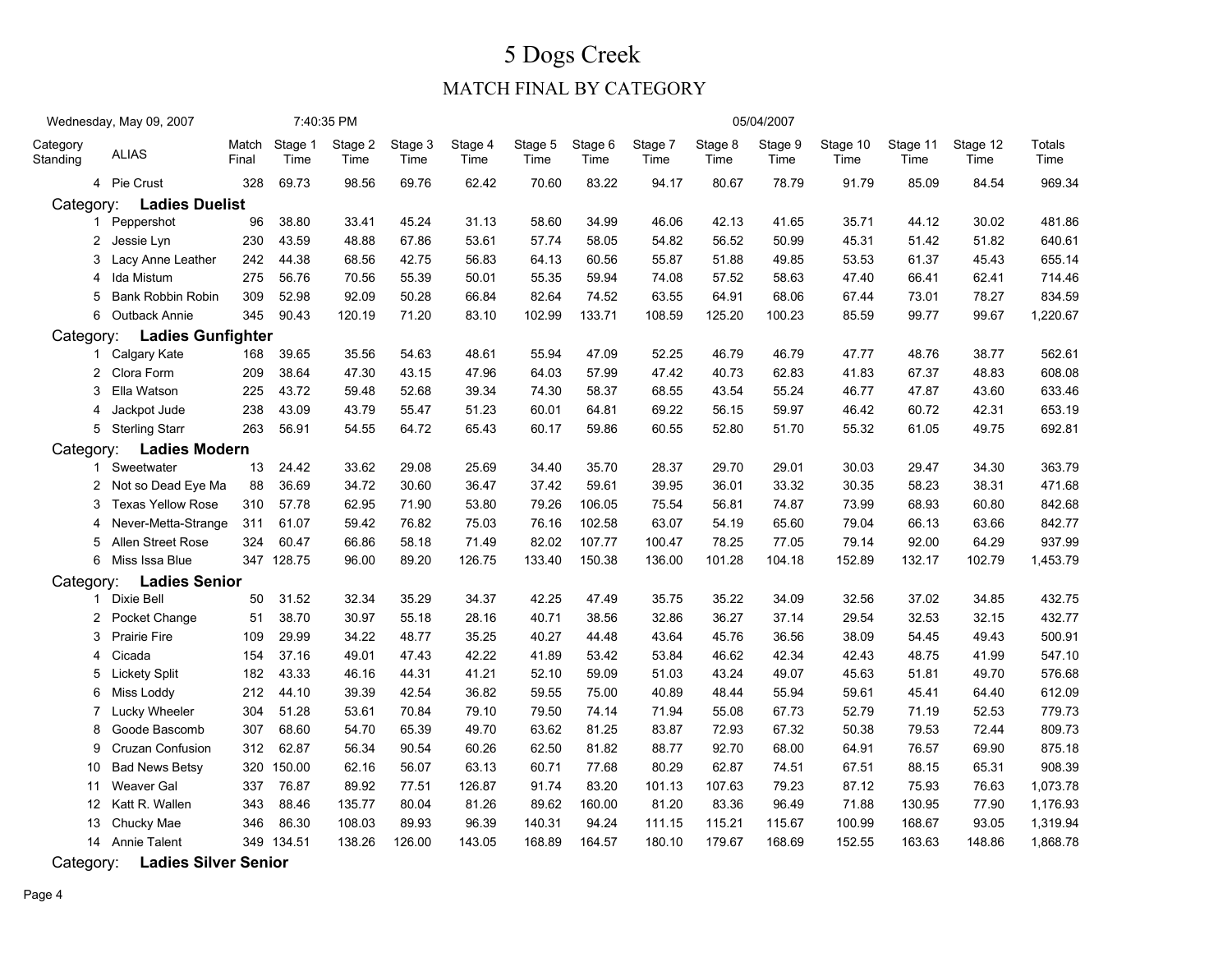|                      | Wednesday, May 09, 2007   |                |                 | 7:40:35 PM      |                 |                 |                 |                 |                 |                 | 05/04/2007      |                  |                  |                  |                |
|----------------------|---------------------------|----------------|-----------------|-----------------|-----------------|-----------------|-----------------|-----------------|-----------------|-----------------|-----------------|------------------|------------------|------------------|----------------|
| Category<br>Standing | <b>ALIAS</b>              | Match<br>Final | Stage 1<br>Time | Stage 2<br>Time | Stage 3<br>Time | Stage 4<br>Time | Stage 5<br>Time | Stage 6<br>Time | Stage 7<br>Time | Stage 8<br>Time | Stage 9<br>Time | Stage 10<br>Time | Stage 11<br>Time | Stage 12<br>Time | Totals<br>Time |
|                      | 1 Running Bare            | 66             | 28.24           | 31.59           | 34.87           | 30.81           | 40.63           | 63.15           | 39.36           | 35.40           | 38.87           | 33.93            | 36.03            | 36.49            | 449.37         |
| $\overline{2}$       | Paniolo Lady              | 107            | 30.32           | 36.89           | 33.70           | 36.76           | 53.32           | 61.45           | 39.55           | 31.49           | 38.43           | 55.05            | 49.76            | 32.31            | 499.03         |
| 3                    | Stagecoach Sally          | 191            | 33.68           | 46.10           | 38.62           | 39.77           | 56.04           | 53.87           | 50.88           | 51.87           | 47.95           | 38.66            | 49.05            | 76.16            | 582.65         |
| 4                    | Medicine Woman Wi         | 264            | 46.35           | 50.32           | 43.91           | 43.36           | 65.86           | 75.56           | 50.03           | 57.54           | 60.23           | 64.92            | 75.86            | 60.43            | 694.37         |
| Category:            | <b>Ladies Traditional</b> |                |                 |                 |                 |                 |                 |                 |                 |                 |                 |                  |                  |                  |                |
|                      | 1 Little Fawn             | 15             | 25.54           | 23.14           | 26.95           | 24.84           | 38.72           | 42.43           | 40.10           | 28.23           | 46.71           | 23.83            | 27.84            | 28.19            | 376.52         |
| 2                    | Anita Margarita           | 31             | 31.56           | 31.73           | 30.28           | 31.15           | 36.96           | 43.65           | 34.58           | 40.18           | 33.34           | 29.89            | 34.91            | 30.81            | 409.04         |
| 3                    | Sassy Lassy               | 114            | 29.48           | 46.97           | 45.14           | 36.07           | 66.47           | 59.39           | 38.58           | 36.73           | 33.90           | 34.15            | 41.23            | 37.03            | 505.14         |
| 4                    | Tequila Peach             | 134            | 40.88           | 45.26           | 45.02           | 40.64           | 47.10           | 44.73           | 50.04           | 40.70           | 48.42           | 36.68            | 48.29            | 42.25            | 530.01         |
| 5                    | Polly Pennybright         | 173            | 33.30           | 38.57           | 35.25           | 44.08           | 54.23           | 45.26           | 41.63           | 58.97           | 51.76           | 63.82            | 63.10            | 36.33            | 566.30         |
| 6                    | <b>Buckeye Lady</b>       | 201            | 45.52           | 38.38           | 54.73           | 46.65           | 57.94           | 49.53           | 74.69           | 51.41           | 35.92           | 55.85            | 49.53            | 35.81            | 595.96         |
| 7                    | Sunshine Kid              | 220            | 40.18           | 38.55           | 32.01           | 40.60           | 55.51           | 53.05           | 50.69           | 42.02           | 78.97           | 88.96            | 50.21            | 52.47            | 623.22         |
| 8                    | Giv-A-Dam Scarlett        | 222            | 48.28           | 31.44           | 55.83           | 40.88           | 48.27           | 57.22           | 46.79           | 62.40           | 45.96           | 52.26            | 78.17            | 57.92            | 625.42         |
| 9                    | Lady Gambler              | 262            | 55.69           | 52.62           | 51.95           | 42.93           | 46.76           | 57.09           | 48.95           | 73.41           | 65.49           | 56.44            | 64.71            | 75.65            | 691.69         |
| 10                   | Little Sure Shot          | 300            | 54.12           | 58.01           | 49.95           | 43.78           | 89.20           | 65.79           | 84.34           | 66.82           | 62.34           | 70.98            | 55.79            | 63.50            | 764.62         |
| 11                   | Cameo Kate                | 302            | 55.87           | 62.26           | 46.12           | 77.64           | 65.47           | 80.86           | 84.11           | 63.73           | 61.08           | 50.54            | 62.80            | 64.57            | 775.05         |
| 12                   | Missy Mae Miss            | 306            | 59.09           | 56.23           | 58.74           | 63.37           | 69.09           | 70.24           | 73.18           | 72.39           | 72.04           | 72.23            | 57.56            | 72.25            | 796.41         |
| 13                   | Conejo Karen              | 316            | 67.37           | 78.31           | 65.08           | 78.43           | 113.90          | 69.01           | 72.72           | 67.97           | 74.76           | 66.18            | 64.48            | 70.67            | 888.88         |
| 14                   | Elizabeth Justice         | 334            | 76.12           | 98.55           | 71.40           | 80.79           | 103.54          | 108.15          | 93.84           | 74.28           | 86.88           | 84.17            | 99.34            | 68.37            | 1,045.43       |
| 15                   | <b>Bandoleer Bonnie</b>   | 335            | 83.40           | 104.91          | 83.05           | 87.47           | 93.73           | 84.61           | 120.50          | 88.79           | 85.30           | 68.00            | 96.28            | 63.45            | 1,059.49       |
| 16                   | Pearl of the Orient       | 338            | 87.89           | 111.53          | 72.20           | 52.19           | 132.78          | 107.57          | 72.57           | 93.66           | 85.79           | 86.46            | 121.74           | 70.95            | 1,095.33       |
| 17                   | Aussie Queen              | 341            | 150.00          | 81.81           | 79.84           | 80.39           | 153.47          | 75.87           | 83.84           | 85.61           | 85.02           | 69.93            | 90.13            | 109.13           | 1,145.04       |
| 18                   | Maggie Thom               | 342            | 80.02           | 97.80           | 62.99           | 105.51          | 81.59           | 106.79          | 120.39          | 91.63           | 107.87          | 118.59           | 97.41            | 87.10            | 1,157.69       |
| Category:            | Men's 49'r                |                |                 |                 |                 |                 |                 |                 |                 |                 |                 |                  |                  |                  |                |
|                      | 1 El Lazo                 | 4              | 22.38           | 22.98           | 36.20           | 24.63           | 30.83           | 33.08           | 31.88           | 29.58           | 24.85           | 24.98            | 31.75            | 25.61            | 338.75         |
|                      | 2 Swifty Swede            | 5              | 20.85           | 22.35           | 27.71           | 23.61           | 35.07           | 34.09           | 29.10           | 27.09           | 40.99           | 25.19            | 30.56            | 23.66            | 340.27         |
| 3                    | Lefty Longridge           | 8              | 18.47           | 20.78           | 20.89           | 21.99           | 23.64           | 41.17           | 29.75           | 36.12           | 28.93           | 20.92            | 59.89            | 32.25            | 354.80         |
| 4                    | Sam Houston               | 9              | 21.93           | 25.01           | 26.53           | 25.47           | 40.28           | 39.85           | 42.56           | 25.77           | 25.25           | 29.48            | 29.59            | 24.13            | 355.85         |
| 5                    | Dead Eye Maverick         | 17             | 26.55           | 27.91           | 28.99           | 33.25           | 33.31           | 33.92           | 35.45           | 41.71           | 27.80           | 27.91            | 38.21            | 27.34            | 382.35         |
| 6                    | Chama Bill                | 19             | 28.72           | 37.34           | 30.29           | 30.26           | 32.10           | 34.78           | 33.04           | 30.18           | 29.41           | 35.36            | 36.35            | 32.68            | 390.51         |
| 7                    | Crosscreek                | 20             | 22.62           | 27.88           | 32.06           | 25.92           | 59.54           | 38.90           | 29.60           | 27.23           | 37.91           | 25.63            | 37.13            | 26.37            | 390.79         |
| 8                    | Coal Train                | 35             | 32.13           | 35.30           | 31.37           | 28.49           | 39.80           | 39.67           | 37.28           | 41.94           | 33.02           | 27.62            | 40.39            | 27.85            | 414.86         |
| 9                    | Joe Darter                | 43             | 26.60           | 27.83           | 40.61           | 28.06           | 37.44           | 48.15           | 47.97           | 30.83           | 30.83           | 30.15            | 45.88            | 31.65            | 426.00         |
| 10                   | Chattan                   | 48             | 37.87           | 34.74           | 32.24           | 35.71           | 39.72           | 44.87           | 37.80           | 35.36           | 33.02           | 33.49            | 35.09            | 31.96            | 431.87         |
| 11                   | <b>Bulldog Ric</b>        | 58             | 28.76           | 29.19           | 41.02           | 29.66           | 35.78           | 42.24           | 36.81           | 32.29           | 45.00           | 31.79            | 51.18            | 34.05            | 437.77         |
| 12                   | Hipshot                   | 59             | 33.14           | 43.40           | 35.40           | 35.93           | 37.13           | 38.15           | 41.98           | 33.79           | 30.54           | 32.48            | 34.81            | 41.93            | 438.68         |
|                      | 13 Latin Gun              | 60             | 35.87           | 30.05           | 36.10           | 25.11           | 62.47           | 30.64           | 31.82           | 54.19           | 33.53           | 24.58            | 40.63            | 34.51            | 439.50         |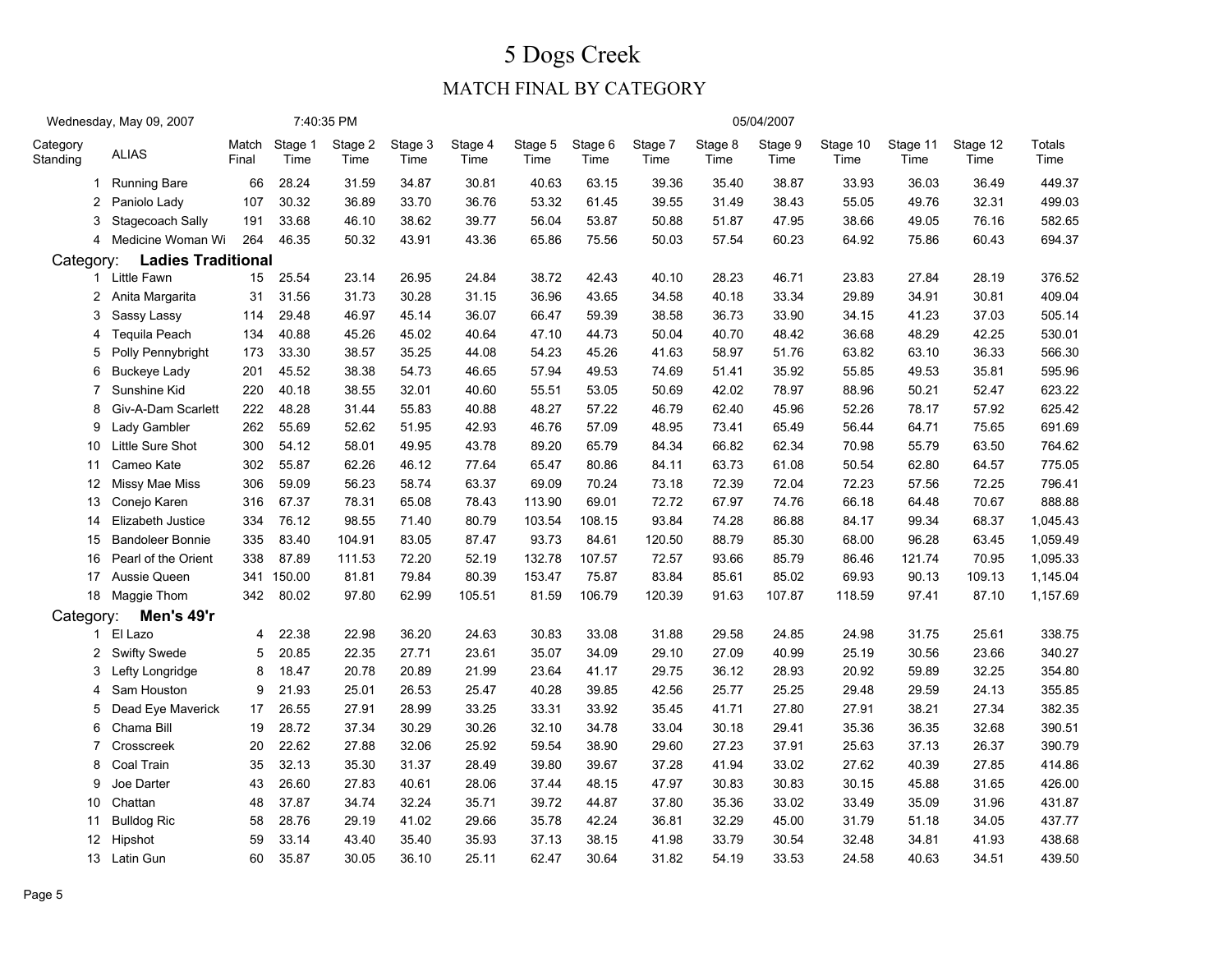|                      | Wednesday, May 09, 2007 |                |                 | 7:40:35 PM      |                 |                 |                 |                 |                 |                 | 05/04/2007      |                  |                  |                  |                       |
|----------------------|-------------------------|----------------|-----------------|-----------------|-----------------|-----------------|-----------------|-----------------|-----------------|-----------------|-----------------|------------------|------------------|------------------|-----------------------|
| Category<br>Standing | <b>ALIAS</b>            | Match<br>Final | Stage 1<br>Time | Stage 2<br>Time | Stage 3<br>Time | Stage 4<br>Time | Stage 5<br>Time | Stage 6<br>Time | Stage 7<br>Time | Stage 8<br>Time | Stage 9<br>Time | Stage 10<br>Time | Stage 11<br>Time | Stage 12<br>Time | <b>Totals</b><br>Time |
| 14                   | <b>Bucket of Blood</b>  | 70             | 36.40           | 32.90           | 44.05           | 32.79           | 38.11           | 46.77           | 41.35           | 43.19           | 33.95           | 32.13            | 38.26            | 32.81            | 452.71                |
| 15                   | Solvang Shootist        | 78             | 27.59           | 32.58           | 36.09           | 39.56           | 40.53           | 50.68           | 44.37           | 45.79           | 31.52           | 27.14            | 46.87            | 36.95            | 459.67                |
| 16                   | Kaweah Kid              | 79             | 28.67           | 31.40           | 35.51           | 34.25           | 43.25           | 73.01           | 35.12           | 33.03           | 32.98           | 35.12            | 37.90            | 42.16            | 462.40                |
| 17                   | Gem Hunter              | 82             | 31.89           | 34.38           | 33.66           | 39.66           | 50.89           | 49.64           | 47.02           | 35.32           | 36.79           | 31.72            | 38.87            | 33.67            | 463.51                |
| 18                   | Max Sand                | 116            | 27.23           | 31.83           | 28.06           | 27.96           | 37.67           | 38.86           | 36.87           | 35.40           | 29.82           | 150.00           | 33.28            | 28.32            | 505.30                |
| 19                   | <b>B.T.Blade</b>        | 117            | 29.74           | 38.35           | 43.59           | 33.38           | 60.78           | 51.40           | 51.98           | 42.81           | 40.68           | 36.84            | 40.09            | 36.15            | 505.79                |
| 20                   | South Park SAM          | 123            | 52.77           | 41.09           | 40.76           | 34.88           | 38.52           | 51.72           | 51.30           | 42.07           | 39.14           | 39.62            | 46.64            | 36.52            | 515.03                |
| 21                   | <b>Bodie Camp</b>       | 126            | 38.41           | 41.19           | 34.65           | 48.42           | 45.05           | 54.98           | 51.44           | 40.02           | 42.27           | 35.54            | 43.20            | 43.29            | 518.46                |
| 22                   | <b>Creston Kidd</b>     | 135            | 41.48           | 48.03           | 45.84           | 38.94           | 51.73           | 54.89           | 42.30           | 37.66           | 31.25           | 36.79            | 54.61            | 46.63            | 530.15                |
| 23                   | Marshal Will Wingam     | 140            | 52.85           | 38.04           | 31.21           | 40.10           | 53.76           | 44.85           | 37.75           | 41.15           | 43.66           | 47.94            | 60.12            | 41.85            | 533.28                |
| 24                   | Hoss MacBride           | 160            | 37.04           | 41.38           | 34.27           | 54.58           | 49.80           | 50.88           | 58.63           | 38.05           | 48.86           | 34.63            | 67.79            | 35.30            | 551.21                |
| 25                   | Horn                    | 167            | 35.75           | 47.75           | 36.56           | 43.17           | 52.15           | 65.23           | 60.19           | 41.25           | 38.14           | 39.00            | 55.59            | 46.70            | 561.48                |
| 26                   | <b>Tenderfoot Henry</b> | 186            | 40.33           | 36.24           | 37.26           | 54.85           | 51.25           | 59.70           | 53.87           | 71.11           | 41.71           | 38.02            | 49.43            | 46.93            | 580.70                |
| 27                   | Wells Fargo             | 216            | 42.35           | 41.40           | 65.66           | 48.90           | 58.76           | 53.81           | 48.39           | 65.80           | 47.66           | 37.92            | 67.98            | 37.59            | 616.22                |
| 28                   | Outlaw Jim              | 227            | 45.13           | 59.09           | 34.48           | 42.09           | 60.08           | 70.30           | 56.08           | 61.06           | 50.57           | 49.19            | 54.33            | 55.05            | 637.45                |
| 29                   | Limpin' Leroy           | 245            | 46.58           | 46.62           | 51.90           | 56.79           | 79.85           | 58.16           | 63.90           | 44.19           | 50.23           | 60.57            | 60.90            | 47.15            | 666.84                |
| 30                   | <b>Burly Bear Fred</b>  | 246            | 55.08           | 51.96           | 35.35           | 55.87           | 64.85           | 60.49           | 59.16           | 61.07           | 51.74           | 54.75            | 61.52            | 55.32            | 667.16                |
| 31                   | El Alaran Del Norte     | 258            | 57.96           | 48.42           | 52.86           | 57.33           | 50.84           | 83.17           | 50.42           | 66.32           | 56.38           | 50.35            | 62.73            | 49.58            | 686.36                |
| 32                   | <b>Cronus Walker</b>    | 260            | 49.83           | 55.56           | 58.88           | 48.76           | 62.74           | 71.14           | 71.46           | 52.82           | 48.83           | 56.28            | 54.93            | 59.69            | 690.92                |
| 33                   | Rev. Barry M. Deep      | 279            | 44.05           | 65.05           | 39.66           | 45.21           | 54.10           | 65.57           | 74.69           | 62.25           | 57.37           | 45.17            | 63.30            | 103.58           | 720.00                |
|                      | 34 Nasty Navarro        | 286            | 51.30           | 62.28           | 47.99           | 56.06           | 64.91           | 74.90           | 63.31           | 57.10           | 61.18           | 57.60            | 79.27            | 53.36            | 729.26                |
| Category:            | <b>Men's B-Western</b>  |                |                 |                 |                 |                 |                 |                 |                 |                 |                 |                  |                  |                  |                       |
| $\mathbf{1}$         | Diamond Back Kid        | 77             | 35.28           | 29.94           | 37.59           | 39.38           | 36.13           | 56.74           | 33.67           | 56.27           | 32.21           | 28.51            | 36.64            | 36.69            | 459.05                |
| 2                    | Gravedigger             | 171            | 43.19           | 49.78           | 31.36           | 39.23           | 42.94           | 66.71           | 57.67           | 41.05           | 43.58           | 45.32            | 61.22            | 42.12            | 564.17                |
| 3                    | <b>Tucson Smith</b>     | 174            | 37.24           | 46.36           | 34.38           | 69.04           | 70.53           | 44.61           | 40.44           | 59.29           | 44.22           | 44.69            | 41.06            | 37.30            | 569.16                |
| 4                    | <b>Fiddletown Flash</b> | 236            | 42.98           | 61.46           | 46.78           | 48.17           | 58.54           | 79.15           | 51.69           | 56.31           | 57.19           | 41.23            | 59.72            | 46.12            | 649.34                |
| 5                    | <b>B-Western</b>        | 253            | 68.81           | 44.56           | 48.15           | 40.86           | 54.05           | 88.65           | 51.34           | 46.33           | 55.08           | 72.85            | 48.04            | 57.50            | 676.22                |
| 6                    | Peso Bill               | 319            | 96.36           | 58.03           | 58.59           | 72.35           | 77.92           | 68.58           | 68.89           | 52.89           | 72.93           | 106.99           | 99.06            | 69.91            | 902.50                |
| Category:            | <b>Men's Duelist</b>    |                |                 |                 |                 |                 |                 |                 |                 |                 |                 |                  |                  |                  |                       |
| $\mathbf{1}$         | Mad Dog McCoy           | 52             | 34.46           | 39.28           | 33.26           | 30.77           | 32.52           | 34.55           | 32.49           | 38.63           | 32.55           | 42.04            | 49.98            | 32.91            | 433.44                |
| 2                    | Jackalope Jasper        | 53             | 29.48           | 30.74           | 30.84           | 39.80           | 42.70           | 35.00           | 30.20           | 39.20           | 46.16           | 31.71            | 41.34            | 36.44            | 433.61                |
| 3                    | Frank Reno              | 86             | 32.31           | 36.13           | 40.63           | 34.54           | 41.60           | 52.82           | 36.06           | 36.37           | 42.78           | 36.17            | 46.22            | 34.69            | 470.32                |
| 4                    | Tie Long                | 101            | 34.05           | 37.19           | 40.82           | 45.14           | 40.71           | 47.13           | 34.77           | 43.80           | 43.82           | 33.34            | 43.36            | 50.63            | 494.76                |
| 5                    | Kizmet                  | 149            | 35.40           | 36.55           | 32.31           | 46.83           | 55.09           | 51.00           | 43.74           | 44.98           | 51.63           | 41.75            | 42.53            | 60.40            | 542.21                |
| 6                    | Dead Lee                | 208            | 40.84           | 44.39           | 41.75           | 63.59           | 50.39           | 51.89           | 57.67           | 40.49           | 51.02           | 58.17            | 52.26            | 54.40            | 606.86                |
| 7                    | Dirt McFearson          | 213            | 45.37           | 105.27          | 45.45           | 46.67           | 52.09           | 45.49           | 48.24           | 42.04           | 42.19           | 43.81            | 47.52            | 49.49            | 613.63                |
|                      | 8 Half Fast Rusty       | 214            | 42.66           | 48.39           | 49.49           | 46.86           | 64.37           | 58.97           | 59.74           | 52.29           | 52.22           | 41.57            | 47.28            | 50.29            | 614.13                |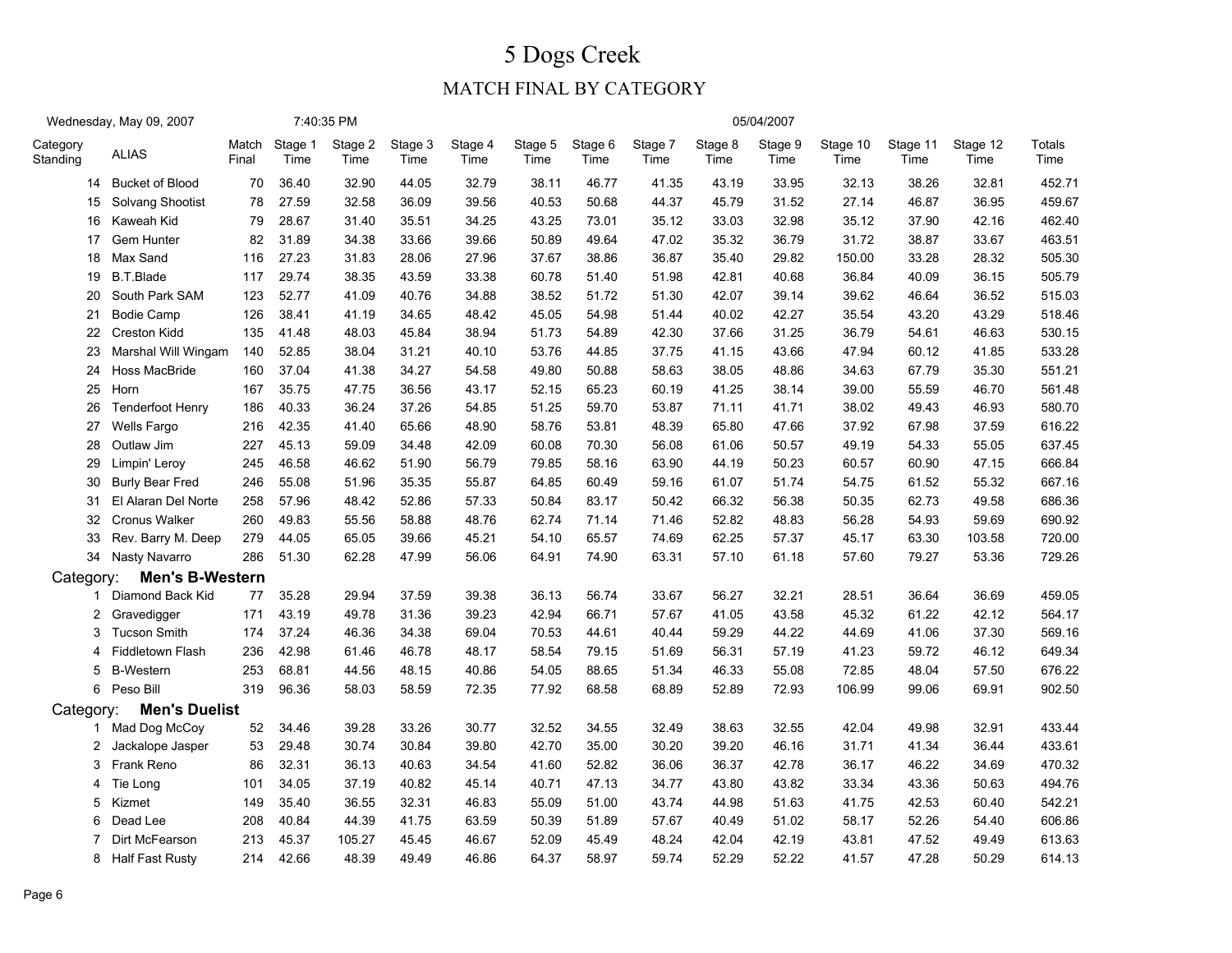|                      | Wednesday, May 09, 2007     |                |                 | 7:40:35 PM      |                 |                 |                 |                 |                 |                 | 05/04/2007      |                  |                  |                  |                       |
|----------------------|-----------------------------|----------------|-----------------|-----------------|-----------------|-----------------|-----------------|-----------------|-----------------|-----------------|-----------------|------------------|------------------|------------------|-----------------------|
| Category<br>Standing | <b>ALIAS</b>                | Match<br>Final | Stage 1<br>Time | Stage 2<br>Time | Stage 3<br>Time | Stage 4<br>Time | Stage 5<br>Time | Stage 6<br>Time | Stage 7<br>Time | Stage 8<br>Time | Stage 9<br>Time | Stage 10<br>Time | Stage 11<br>Time | Stage 12<br>Time | <b>Totals</b><br>Time |
| 9                    | Professor Cubby Bea         | 218            | 35.78           | 50.02           | 50.58           | 40.70           | 69.36           | 52.43           | 59.57           | 52.06           | 43.60           | 43.57            | 63.02            | 57.04            | 617.73                |
| 10                   | Cockeyed Slim               | 224            | 43.63           | 42.54           | 44.34           | 50.45           | 44.60           | 50.78           | 61.82           | 50.67           | 60.17           | 47.64            | 66.86            | 69.40            | 632.90                |
| 11                   | Marshal Buck Savag          | 226            | 42.78           | 53.73           | 58.24           | 48.98           | 56.49           | 58.56           | 60.33           | 55.01           | 49.10           | 58.04            | 54.44            | 41.33            | 637.03                |
| 12                   | Red River Road Age          | 228            | 42.35           | 55.54           | 52.09           | 57.61           | 67.14           | 49.77           | 54.85           | 73.31           | 64.18           | 40.88            | 44.80            | 35.47            | 637.99                |
| 13                   | Camp Cookie                 | 247            | 49.52           | 48.77           | 49.57           | 50.36           | 55.33           | 68.10           | 60.14           | 45.42           | 50.96           | 75.05            | 61.84            | 52.58            | 667.64                |
| 14                   | <b>Bull McFearson</b>       | 252            | 52.85           | 71.94           | 43.68           | 45.39           | 64.19           | 62.41           | 59.64           | 57.20           | 47.03           | 57.14            | 61.28            | 52.56            | 675.31                |
| 15                   | Gopher D. Gusto             | 257            | 52.02           | 59.17           | 57.27           | 45.82           | 56.66           | 71.18           | 60.30           | 49.20           | 64.61           | 58.12            | 54.66            | 56.23            | 685.24                |
| 16                   | Mad Dog Draper              | 261            | 51.16           | 71.48           | 53.67           | 52.47           | 61.46           | 58.59           | 62.45           | 52.25           | 72.94           | 50.26            | 55.48            | 49.20            | 691.41                |
|                      | 17 Cowboy Earl              | 273            | 45.77           | 77.44           | 63.81           | 57.01           | 51.61           | 90.83           | 44.49           | 51.80           | 41.15           | 74.38            | 61.77            | 47.18            | 707.24                |
| Category:            | <b>Men's Gunfighter</b>     |                |                 |                 |                 |                 |                 |                 |                 |                 |                 |                  |                  |                  |                       |
|                      | 1 Wildroot                  | 14             | 25.73           | 23.95           | 32.21           | 26.59           | 37.80           | 30.51           | 49.81           | 29.16           | 28.75           | 24.68            | 34.36            | 27.28            | 370.83                |
| $\overline{2}$       | Red Haymaker                | 22             | 29.58           | 34.06           | 27.16           | 32.33           | 38.51           | 34.15           | 33.26           | 39.70           | 40.74           | 24.91            | 35.02            | 27.06            | 396.48                |
| 3                    | Callahan                    | 26             | 51.37           | 24.64           | 28.90           | 41.51           | 31.06           | 37.98           | 29.95           | 31.61           | 28.71           | 31.60            | 40.55            | 25.56            | 403.44                |
| 4                    | Deadwood Doc Smit           | 71             | 36.09           | 39.30           | 35.81           | 38.38           | 48.59           | 43.31           | 34.77           | 28.55           | 37.86           | 40.65            | 44.21            | 25.19            | 452.71                |
| 5                    | <b>Blazing Saddles</b>      | 75             | 33.76           | 32.42           | 36.32           | 42.83           | 42.25           | 47.59           | 37.14           | 32.73           | 42.94           | 34.53            | 41.41            | 34.63            | 458.55                |
| 6                    | Wylee One                   | 115            | 33.61           | 46.13           | 45.13           | 50.03           | 40.38           | 53.15           | 52.26           | 30.80           | 35.32           | 30.79            | 48.62            | 39.05            | 505.27                |
| 7                    | Washo Kid                   | 124            | 40.83           | 36.73           | 38.84           | 40.26           | 54.70           | 49.61           | 39.56           | 46.40           | 46.80           | 40.97            | 46.53            | 35.83            | 517.06                |
| 8                    | <b>Terrell Rondo Sacket</b> | 128            | 39.18           | 34.51           | 38.85           | 82.51           | 39.00           | 53.94           | 39.44           | 38.64           | 38.40           | 35.54            | 46.00            | 33.99            | 520.00                |
| 9                    | J W Irons                   | 132            | 32.23           | 44.61           | 42.20           | 51.39           | 48.91           | 40.35           | 42.09           | 39.83           | 46.91           | 33.01            | 57.48            | 48.16            | 527.17                |
| 10                   | Mosebee                     | 138            | 39.72           | 37.55           | 54.49           | 52.31           | 51.85           | 44.30           | 41.32           | 50.66           | 41.75           | 38.62            | 44.47            | 34.51            | 531.55                |
| 11                   | Max Doolin                  | 144            | 33.28           | 40.19           | 52.21           | 39.70           | 52.20           | 41.61           | 67.42           | 37.34           | 61.93           | 40.49            | 36.45            | 34.79            | 537.61                |
| 12                   | Johnny Mack Brown           | 147            | 32.57           | 46.82           | 39.19           | 39.24           | 43.88           | 45.98           | 44.54           | 55.19           | 41.15           | 45.13            | 53.76            | 52.79            | 540.24                |
| 13                   | Mescalero                   | 157            | 42.93           | 45.04           | 34.69           | 37.19           | 44.44           | 57.54           | 45.68           | 37.78           | 46.37           | 41.49            | 54.36            | 62.28            | 549.79                |
| 14                   | Two Gun Sam                 | 158            | 35.91           | 58.13           | 47.37           | 44.88           | 54.27           | 50.92           | 41.36           | 33.03           | 43.81           | 37.21            | 60.65            | 43.05            | 550.59                |
| 15                   | Ten Bears                   | 176            | 43.25           | 42.14           | 41.58           | 40.24           | 63.56           | 42.16           | 46.47           | 48.25           | 78.66           | 31.33            | 53.97            | 39.60            | 571.21                |
| 16                   | Clay Mosby                  | 195            | 46.48           | 47.86           | 70.78           | 38.22           | 54.01           | 49.14           | 51.44           | 56.65           | 43.80           | 43.06            | 45.31            | 41.51            | 588.26                |
| 17                   | Diamonds Dawson             | 196            | 50.77           | 40.84           | 48.83           | 38.20           | 50.76           | 50.45           | 53.43           | 44.78           | 62.91           | 41.50            | 54.07            | 51.89            | 588.43                |
| 18                   | Shorty James                | 248            | 57.38           | 58.40           | 45.80           | 60.78           | 73.39           | 70.08           | 51.94           | 60.30           | 46.96           | 42.29            | 56.84            | 45.23            | 669.39                |
| 19                   | Rio Bigg                    | 277            | 44.99           | 39.57           | 56.65           | 51.32           | 76.17           | 66.80           | 51.75           | 110.39          | 46.10           | 53.68            | 72.72            | 46.17            | 716.31                |
| 20                   | California Joe              | 280            | 44.59           | 93.66           | 56.28           | 67.72           | 55.90           | 53.10           | 55.09           | 57.75           | 46.17           | 57.63            | 78.05            | 55.64            | 721.58                |
| 21                   | <b>Rum Runner</b>           | 281            | 45.81           | 50.22           | 54.02           | 55.12           | 68.67           | 74.96           | 60.46           | 53.89           | 58.63           | 62.02            | 73.68            | 64.20            | 721.68                |
| 22                   | Fightin' Frank Jackso       | 283            | 57.48           | 61.17           | 57.21           | 55.35           | 62.82           | 66.35           | 61.34           | 62.54           | 63.05           | 62.42            | 62.26            | 52.24            | 724.23                |
|                      | 23 Palindrome               | 321            | 67.44           | 54.38           | 61.63           | 69.59           | 73.61           | 71.99           | 72.56           | 70.99           | 99.08           | 81.32            | 109.27           | 79.92            | 911.78                |
| Category:            | <b>Men's Modern</b>         |                |                 |                 |                 |                 |                 |                 |                 |                 |                 |                  |                  |                  |                       |
| 1                    | Long Swede                  | 2              | 20.86           | 19.02           | 32.28           | 26.84           | 23.98           | 38.98           | 21.21           | 29.41           | 21.31           | 20.23            | 29.47            | 21.00            | 304.59                |
| $\overline{2}$       | Phantom                     | 10             | 23.56           | 27.88           | 29.88           | 26.78           | 35.67           | 31.34           | 23.30           | 33.42           | 27.84           | 34.04            | 29.62            | 32.87            | 356.20                |
| 3                    | Dastardly Dave              | 12             | 25.20           | 26.69           | 23.69           | 25.16           | 42.03           | 38.26           | 40.07           | 25.12           | 27.11           | 21.46            | 31.36            | 31.58            | 357.73                |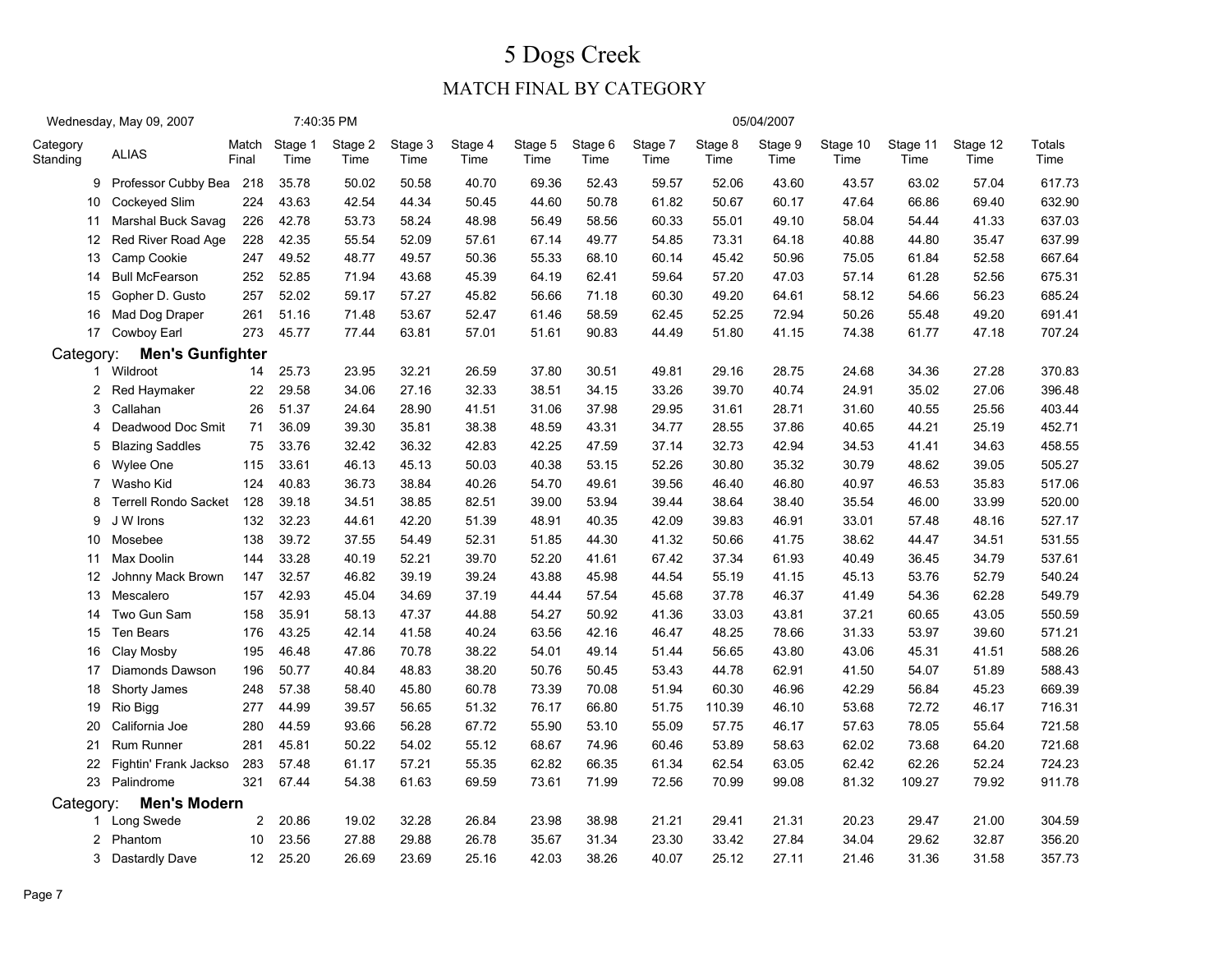|                      | Wednesday, May 09, 2007 |                |                 | 7:40:35 PM      |                 |                 |                 |                 |                 |                 | 05/04/2007      |                  |                  |                  |                       |
|----------------------|-------------------------|----------------|-----------------|-----------------|-----------------|-----------------|-----------------|-----------------|-----------------|-----------------|-----------------|------------------|------------------|------------------|-----------------------|
| Category<br>Standing | <b>ALIAS</b>            | Match<br>Final | Stage 1<br>Time | Stage 2<br>Time | Stage 3<br>Time | Stage 4<br>Time | Stage 5<br>Time | Stage 6<br>Time | Stage 7<br>Time | Stage 8<br>Time | Stage 9<br>Time | Stage 10<br>Time | Stage 11<br>Time | Stage 12<br>Time | <b>Totals</b><br>Time |
| 4                    | Bo Bean                 | 41             | 29.46           | 30.49           | 33.67           | 27.71           | 44.83           | 36.43           | 40.31           | 31.91           | 39.75           | 27.00            | 43.92            | 38.40            | 423.88                |
| 5                    | Crusty Jim              | 54             | 30.56           | 27.19           | 35.16           | 31.53           | 42.37           | 37.65           | 32.14           | 34.45           | 63.38           | 27.22            | 40.05            | 32.16            | 433.86                |
| 6                    | Melvin P. Thorpe        | 61             | 25.61           | 29.55           | 28.26           | 28.95           | 56.40           | 34.44           | 53.77           | 28.78           | 26.92           | 31.91            | 57.39            | 40.37            | 442.35                |
| $\overline{7}$       | <b>Black Raven Bob</b>  | 76             | 31.06           | 56.76           | 37.13           | 34.30           | 55.97           | 38.29           | 32.00           | 30.17           | 38.79           | 29.73            | 38.37            | 36.26            | 458.83                |
| 8                    | Swedish Cowboy          | 94             | 26.37           | 27.03           | 42.17           | 32.73           | 30.58           | 40.89           | 41.57           | 59.05           | 48.95           | 35.88            | 50.15            | 44.20            | 479.57                |
| 9                    | <b>White Bart</b>       | 119            | 27.97           | 52.10           | 48.29           | 30.65           | 52.58           | 48.41           | 31.72           | 63.49           | 38.72           | 31.29            | 44.26            | 42.65            | 512.13                |
| 10                   | Nyack Jack              | 139            | 36.48           | 43.18           | 47.51           | 42.08           | 52.51           | 44.45           | 41.78           | 47.06           | 42.76           | 32.79            | 46.37            | 56.00            | 532.97                |
| 11                   | Ed Schieffelin          | 181            | 40.60           | 44.34           | 45.39           | 44.55           | 57.06           | 56.94           | 55.52           | 39.65           | 51.70           | 36.45            | 54.41            | 49.24            | 575.85                |
| 12                   | West Fargo              | 206            | 47.30           | 40.62           | 47.04           | 48.99           | 67.36           | 65.16           | 49.22           | 50.96           | 36.16           | 46.66            | 60.57            | 45.64            | 605.68                |
|                      | 13 Dakota Roy           | 223            | 49.68           | 47.58           | 59.39           | 46.58           | 56.38           | 56.16           | 48.26           | 54.81           | 57.51           | 50.74            | 54.44            | 44.44            | 625.97                |
| Category:            | <b>Men's Senior</b>     |                |                 |                 |                 |                 |                 |                 |                 |                 |                 |                  |                  |                  |                       |
| $\mathbf{1}$         | China Camp              | 3              | 22.69           | 24.14           | 23.81           | 25.08           | 27.83           | 30.84           | 29.81           | 24.44           | 29.76           | 24.30            | 27.53            | 26.70            | 316.93                |
|                      | 2 Tex Fiddler           | 6              | 22.44           | 24.52           | 27.13           | 27.53           | 30.40           | 44.16           | 32.66           | 28.35           | 26.36           | 26.14            | 29.64            | 28.00            | 347.33                |
| 3                    | T.L                     | 16             | 28.44           | 23.48           | 27.86           | 28.63           | 44.11           | 33.03           | 34.65           | 24.90           | 33.71           | 29.80            | 36.77            | 33.53            | 378.91                |
| 4                    | Garryowen               | 18             | 24.40           | 36.66           | 31.34           | 28.24           | 38.67           | 45.06           | 40.50           | 27.33           | 28.87           | 27.08            | 29.42            | 27.77            | 385.34                |
| 5                    | <b>Wobblin Bob</b>      | 25             | 28.03           | 31.16           | 31.46           | 31.40           | 35.51           | 43.61           | 33.12           | 30.64           | 37.23           | 29.69            | 40.57            | 29.92            | 402.34                |
| 6                    | Sutter Lawman           | 27             | 26.85           | 28.59           | 29.75           | 30.95           | 40.02           | 45.65           | 36.74           | 34.64           | 29.32           | 37.80            | 34.17            | 29.24            | 403.72                |
| 7                    | Badfinger O'Kern        | 29             | 29.75           | 25.29           | 30.47           | 31.05           | 34.75           | 31.65           | 49.15           | 28.32           | 38.67           | 26.72            | 40.04            | 39.86            | 405.72                |
| 8                    | <b>Boothill Tom</b>     | 36             | 30.51           | 39.28           | 29.47           | 28.81           | 39.57           | 37.72           | 39.59           | 28.92           | 35.08           | 35.97            | 40.92            | 29.54            | 415.38                |
| 9                    | Cold Iron Charly        | 39             | 23.04           | 22.75           | 28.94           | 25.30           | 58.48           | 41.55           | 38.10           | 24.77           | 40.19           | 50.96            | 38.89            | 25.46            | 418.43                |
| 10                   | Marshal Sturm           | 45             | 27.21           | 31.28           | 31.47           | 32.06           | 55.26           | 42.59           | 37.62           | 32.69           | 30.86           | 32.15            | 41.24            | 34.37            | 428.80                |
| 11                   | <b>Bill Miner</b>       | 57             | 30.49           | 34.41           | 32.55           | 29.41           | 35.50           | 43.72           | 43.30           | 34.52           | 37.14           | 43.04            | 39.16            | 31.93            | 435.17                |
| 12                   | Sierra Rider            | 62             | 31.32           | 29.46           | 35.90           | 31.51           | 38.94           | 40.00           | 39.36           | 43.74           | 38.19           | 32.41            | 46.43            | 37.99            | 445.25                |
| 13                   | Papa Willie             | 98             | 34.42           | 49.58           | 31.65           | 34.48           | 41.18           | 47.56           | 43.10           | 48.38           | 43.09           | 35.02            | 46.02            | 37.41            | 491.89                |
| 14                   | Matt Q                  | 104            | 29.21           | 49.83           | 33.07           | 30.33           | 48.76           | 48.29           | 37.14           | 43.65           | 42.43           | 51.55            | 46.16            | 37.77            | 498.19                |
| 15                   | <b>Bad Bascomb</b>      | 112            | 43.92           | 59.71           | 38.41           | 38.47           | 41.98           | 45.90           | 48.76           | 41.31           | 42.45           | 30.23            | 42.08            | 29.87            | 503.09                |
| 16                   | Carlos El Hombre        | 122            | 33.19           | 40.19           | 62.60           | 36.75           | 39.21           | 52.05           | 53.92           | 37.71           | 35.69           | 36.85            | 48.99            | 36.79            | 513.94                |
| 17                   | Lash Larue              | 129            | 45.27           | 34.90           | 32.64           | 50.85           | 46.08           | 46.51           | 44.56           | 40.84           | 51.28           | 47.08            | 45.74            | 37.21            | 522.96                |
| 18                   | Loose Latigo            | 131            | 41.31           | 57.27           | 39.45           | 36.49           | 41.66           | 45.23           | 40.35           | 38.09           | 33.69           | 42.22            | 70.51            | 39.99            | 526.26                |
| 19                   | <b>UK Dane</b>          | 145            | 34.41           | 37.94           | 34.72           | 33.12           | 52.17           | 68.65           | 49.08           | 39.04           | 42.44           | 38.42            | 56.11            | 52.38            | 538.48                |
| 20                   | L C Star                | 152            | 44.48           | 38.06           | 34.20           | 35.58           | 72.96           | 39.99           | 50.22           | 39.00           | 43.80           | 36.13            | 45.85            | 66.51            | 546.78                |
| 21                   | Bones Brannon           | 161            | 48.81           | 41.21           | 50.15           | 56.44           | 41.28           | 59.87           | 51.16           | 45.14           | 50.30           | 37.26            | 35.93            | 34.50            | 552.05                |
| 22                   | Doc Windsor             | 177            | 44.20           | 56.23           | 44.19           | 38.54           | 63.50           | 47.39           | 47.44           | 45.11           | 62.10           | 37.69            | 47.23            | 38.04            | 571.66                |
| 23                   | Silvermane              | 178            | 42.84           | 39.61           | 52.86           | 46.64           | 41.82           | 56.39           | 55.01           | 71.96           | 37.48           | 39.00            | 44.95            | 43.61            | 572.17                |
| 24                   | <b>Bad Eye Bobolu</b>   | 189            | 39.34           | 39.63           | 44.33           | 41.68           | 53.18           | 50.27           | 41.47           | 57.17           | 54.66           | 52.67            | 61.86            | 45.29            | 581.55                |
| 25                   | Governer Grant A. P     | 207            | 41.01           | 46.69           | 56.33           | 39.78           | 56.14           | 53.39           | 54.47           | 46.43           | 39.94           | 44.10            | 79.86            | 47.79            | 605.93                |
| 26                   | Jesse James             | 215            | 49.24           | 42.64           | 34.49           | 42.64           | 55.73           | 49.57           | 45.48           | 67.28           | 99.11           | 41.56            | 44.70            | 42.74            | 615.18                |
| 27                   | Deadwood Fred           | 249            | 33.17           | 48.76           | 55.21           | 57.52           | 43.44           | 78.37           | 57.03           | 77.88           | 51.83           | 39.74            | 57.14            | 72.27            | 672.36                |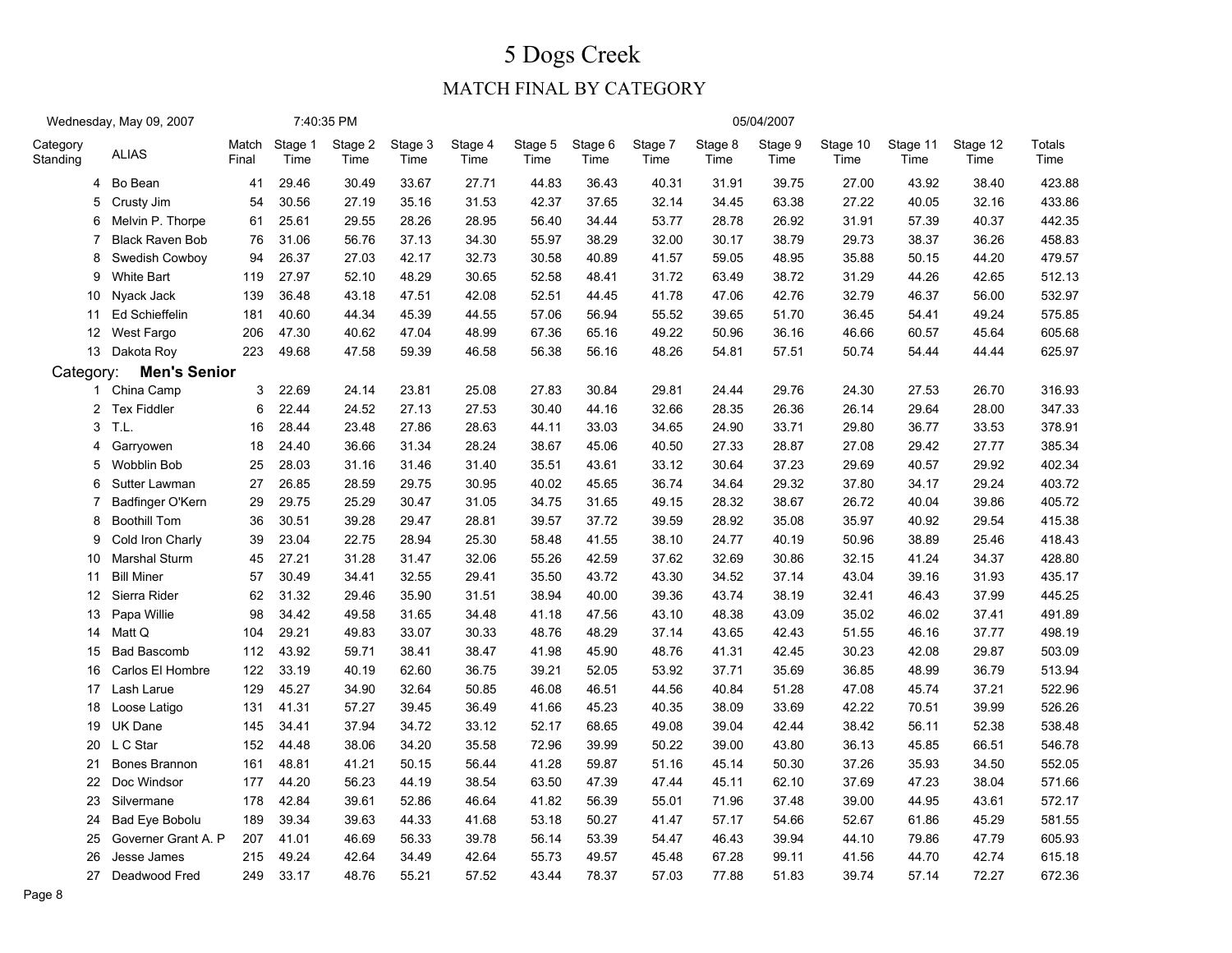|                      | Wednesday, May 09, 2007     |                |                 | 7:40:35 PM      |                 |                 |                 |                 |                 |                 | 05/04/2007      |                  |                  |                  |                |
|----------------------|-----------------------------|----------------|-----------------|-----------------|-----------------|-----------------|-----------------|-----------------|-----------------|-----------------|-----------------|------------------|------------------|------------------|----------------|
| Category<br>Standing | <b>ALIAS</b>                | Match<br>Final | Stage 1<br>Time | Stage 2<br>Time | Stage 3<br>Time | Stage 4<br>Time | Stage 5<br>Time | Stage 6<br>Time | Stage 7<br>Time | Stage 8<br>Time | Stage 9<br>Time | Stage 10<br>Time | Stage 11<br>Time | Stage 12<br>Time | Totals<br>Time |
|                      | 28 Diamond Spike            | 267            | 48.93           | 46.55           | 49.81           | 56.31           | 75.54           | 63.53           | 78.82           | 56.08           | 53.18           | 51.91            | 65.70            | 52.06            | 698.42         |
| 29                   | Captain Law                 | 274            | 48.26           | 58.06           | 46.46           | 49.95           | 78.03           | 63.16           | 59.26           | 59.40           | 56.28           | 48.70            | 77.19            | 65.42            | 710.17         |
| 30                   | <b>Hitch Hinsdale</b>       | 292            | 63.88           | 68.51           | 56.90           | 57.01           | 87.57           | 63.77           | 51.39           | 54.28           | 59.14           | 51.29            | 72.69            | 52.47            | 738.90         |
| 31                   | <b>Bronco Cody</b>          | 295            | 57.70           | 57.20           | 46.84           | 52.83           | 86.97           | 78.94           | 65.68           | 58.23           | 69.82           | 47.82            | 72.30            | 59.51            | 753.84         |
| 32                   | Harry Morse                 | 322            | 73.58           | 72.64           | 51.85           | 59.36           | 76.64           | 105.09          | 87.71           | 97.58           | 63.92           | 60.88            | 89.66            | 88.27            | 927.18         |
| 33                   | San Joaquin Red             | 330            | 76.07           | 79.06           | 71.98           | 74.06           | 102.92          | 95.43           | 84.57           | 74.20           | 79.84           | 81.78            | 91.03            | 80.10            | 991.04         |
| 34                   | Captain Crunch              | 332            | 66.47           | 88.52           | 73.77           | 71.44           | 110.32          | 112.41          | 69.40           | 98.24           | 85.55           | 88.94            | 93.98            | 65.33            | 1,024.37       |
|                      | 35 Dr Flick                 | 340            | 71.88           | 115.20          | 66.08           | 97.71           | 87.92           | 100.27          | 96.58           | 102.14          | 91.10           | 100.30           | 101.28           | 95.62            | 1,126.08       |
| Category:            | <b>Men's Senior Duelist</b> |                |                 |                 |                 |                 |                 |                 |                 |                 |                 |                  |                  |                  |                |
|                      | 1 Bull                      | 40             | 27.01           | 29.62           | 41.81           | 29.33           | 42.98           | 37.17           | 31.56           | 50.73           | 30.46           | 28.75            | 37.97            | 35.17            | 422.56         |
|                      | 2 High Country              | 42             | 28.64           | 33.59           | 29.04           | 42.42           | 36.47           | 36.76           | 36.41           | 31.54           | 34.93           | 34.03            | 46.51            | 34.49            | 424.83         |
| 3                    | OT Hutch                    | 84             | 36.13           | 32.53           | 42.07           | 33.44           | 55.64           | 48.81           | 32.16           | 36.74           | 32.30           | 40.66            | 38.83            | 35.74            | 465.05         |
| 4                    | Marshal Law                 | 100            | 39.89           | 40.49           | 45.72           | 35.97           | 42.30           | 51.82           | 36.39           | 39.74           | 44.72           | 36.17            | 42.24            | 38.89            | 494.34         |
| 5                    | Coop                        | 103            | 37.92           | 31.88           | 42.14           | 42.38           | 38.61           | 46.94           | 33.92           | 40.71           | 30.60           | 30.30            | 44.88            | 77.32            | 497.60         |
| 6                    | Silver Buck                 | 159            | 40.69           | 39.90           | 58.66           | 41.58           | 43.39           | 55.16           | 40.51           | 46.40           | 50.19           | 37.48            | 46.46            | 50.37            | 550.79         |
| 7                    | <b>Buck Garrett</b>         | 172            | 39.24           | 37.72           | 39.84           | 33.10           | 62.30           | 54.05           | 51.19           | 47.78           | 45.00           | 47.98            | 52.60            | 54.90            | 565.70         |
| 8                    | <b>Gus Ashcroft</b>         | 179            | 44.72           | 50.02           | 56.59           | 39.54           | 44.93           | 54.15           | 45.93           | 46.86           | 40.74           | 41.79            | 48.77            | 60.58            | 574.62         |
| 9                    | St. Joe's Sheriff           | 193            | 32.98           | 35.71           | 60.96           | 44.10           | 54.55           | 68.18           | 60.87           | 46.59           | 50.94           | 44.94            | 44.84            | 39.96            | 584.62         |
| 10                   | Snake River Slim            | 285            | 42.13           | 55.25           | 40.89           | 66.32           | 60.28           | 58.22           | 64.90           | 77.87           | 50.31           | 65.00            | 58.48            | 89.32            | 728.97         |
| 11                   | <b>Baldy Green</b>          | 287            | 51.96           | 60.89           | 52.24           | 49.45           | 78.79           | 65.40           | 51.50           | 54.70           | 60.56           | 79.11            | 69.52            | 58.02            | 732.14         |
| Category:            | <b>Men's Silver Senior</b>  |                |                 |                 |                 |                 |                 |                 |                 |                 |                 |                  |                  |                  |                |
| 1                    | Sudden                      | 23             | 32.47           | 39.92           | 27.42           | 29.59           | 36.68           | 35.78           | 37.31           | 33.43           | 29.74           | 32.44            | 35.08            | 28.02            | 397.88         |
| 2                    | Kentucky Stranger           | 37             | 25.73           | 37.38           | 26.87           | 29.95           | 37.18           | 44.01           | 42.35           | 41.02           | 32.28           | 28.12            | 38.44            | 33.55            | 416.88         |
| 3                    | Diamond Dick                | 46             | 27.40           | 30.56           | 40.32           | 29.15           | 41.51           | 46.57           | 33.55           | 31.30           | 30.18           | 31.06            | 46.86            | 41.05            | 429.51         |
| 4                    | Smackwater Jack             | 65             | 24.00           | 30.67           | 30.87           | 29.88           | 49.24           | 39.47           | 35.11           | 45.78           | 41.32           | 36.80            | 44.40            | 41.28            | 448.82         |
| 5                    | Geo. Kid                    | 89             | 29.21           | 33.50           | 31.63           | 41.47           | 36.58           | 40.10           | 42.34           | 40.51           | 54.89           | 32.27            | 45.82            | 44.93            | 473.25         |
| 6                    | Desperado                   | 93             | 55.14           | 28.50           | 32.87           | 39.46           | 49.26           | 49.74           | 42.28           | 46.53           | 33.76           | 30.32            | 33.90            | 37.41            | 479.17         |
| 7                    | Baja Bandit                 | 99             | 32.22           | 34.56           | 41.36           | 38.64           | 48.06           | 50.19           | 35.04           | 40.25           | 44.20           | 32.75            | 61.83            | 33.45            | 492.55         |
| 8                    | <b>Dirty Pete</b>           | 105            | 38.96           | 75.48           | 35.39           | 33.00           | 43.88           | 48.96           | 42.44           | 38.45           | 34.10           | 33.28            | 41.57            | 32.79            | 498.30         |
| 9                    | Rowdy Yates                 | 146            | 39.09           | 37.77           | 30.54           | 34.24           | 47.04           | 44.10           | 34.69           | 38.29           | 121.60          | 31.97            | 43.55            | 36.35            | 539.23         |
| 10                   | Smokum Joe                  | 166            | 38.68           | 43.67           | 32.20           | 50.83           | 52.46           | 55.94           | 47.73           | 46.60           | 59.25           | 45.86            | 46.45            | 40.55            | 560.22         |
| 11                   | Hawkeye O'Riley             | 183            | 51.79           | 45.11           | 47.65           | 43.09           | 49.69           | 48.08           | 54.81           | 52.75           | 41.46           | 41.65            | 52.77            | 48.03            | 576.88         |
| 12 <sup>12</sup>     | Shenandoah                  | 192            | 44.67           | 48.12           | 61.45           | 37.40           | 49.92           | 52.68           | 46.42           | 43.19           | 41.93           | 50.99            | 56.23            | 50.60            | 583.60         |
| 13                   | Double Dollar               | 199            | 40.87           | 55.80           | 51.79           | 47.52           | 49.62           | 54.93           | 54.18           | 54.59           | 39.96           | 38.44            | 56.37            | 48.22            | 592.29         |
| 14                   | California Dutchman         | 235            | 40.35           | 64.15           | 50.84           | 49.41           | 77.72           | 83.73           | 43.00           | 46.97           | 40.21           | 44.65            | 47.55            | 60.49            | 649.07         |
| 15                   | Fearless Floyd              | 239            | 43.58           | 68.71           | 44.75           | 49.13           | 54.08           | 53.23           | 65.53           | 47.01           | 55.45           | 44.32            | 54.69            | 72.95            | 653.43         |
|                      | 16 Tippecanoe               | 294            | 68.70           | 85.94           | 47.37           | 53.57           | 70.20           | 61.52           | 74.21           | 54.43           | 67.09           | 48.39            | 74.97            | 44.45            | 750.84         |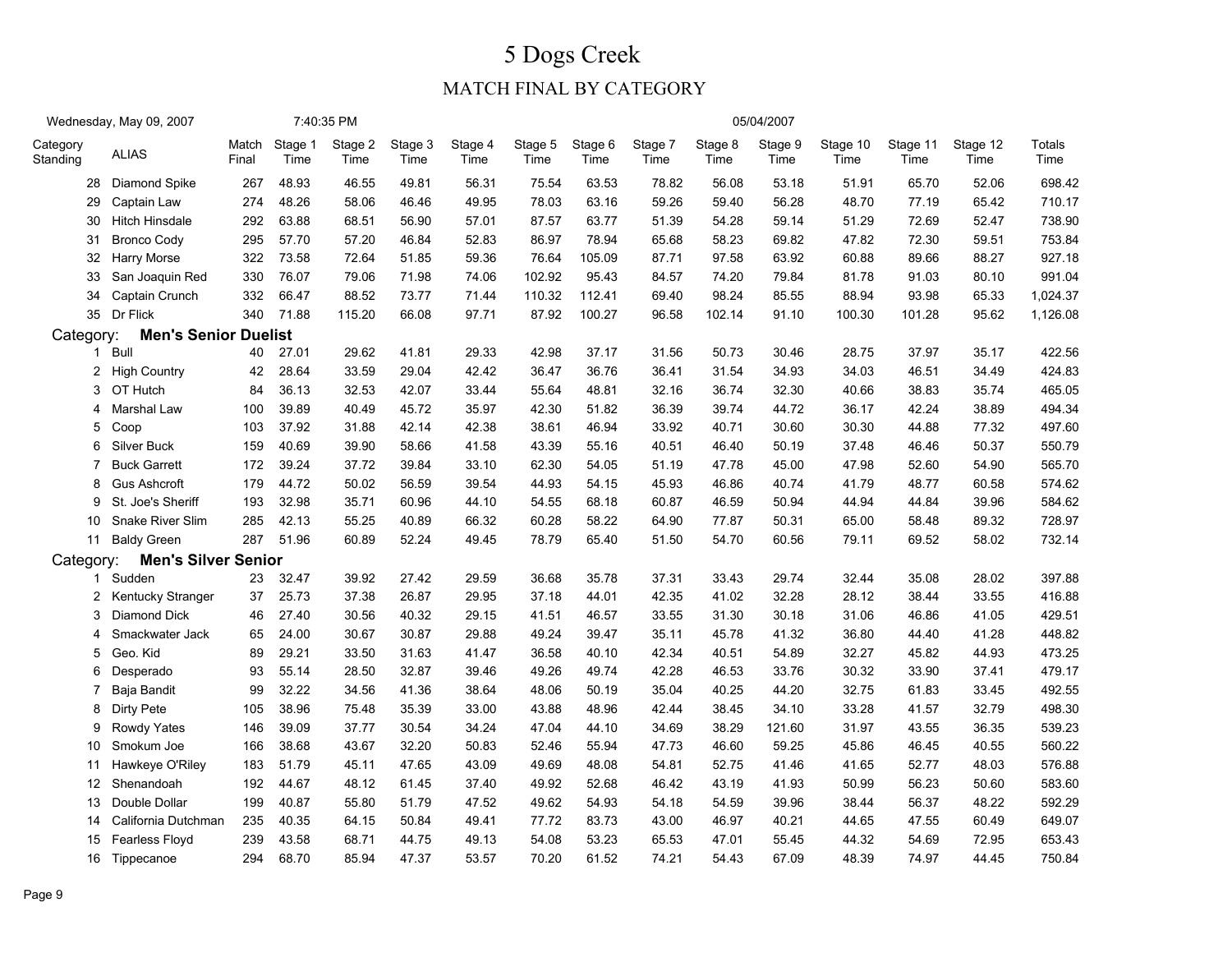|                      | Wednesday, May 09, 2007      |                |                 | 7:40:35 PM      |                 |                 |                 |                 |                 |                 | 05/04/2007      |                  |                  |                  |                |
|----------------------|------------------------------|----------------|-----------------|-----------------|-----------------|-----------------|-----------------|-----------------|-----------------|-----------------|-----------------|------------------|------------------|------------------|----------------|
| Category<br>Standing | <b>ALIAS</b>                 | Match<br>Final | Stage 1<br>Time | Stage 2<br>Time | Stage 3<br>Time | Stage 4<br>Time | Stage 5<br>Time | Stage 6<br>Time | Stage 7<br>Time | Stage 8<br>Time | Stage 9<br>Time | Stage 10<br>Time | Stage 11<br>Time | Stage 12<br>Time | Totals<br>Time |
|                      | 17 Solomon Star              | 299            | 59.68           | 69.43           | 60.27           | 46.77           | 66.70           | 66.05           | 65.43           | 60.29           | 86.07           | 67.96            | 62.17            | 51.13            | 761.95         |
|                      | 18 Curly Red                 | 331            | 89.69           | 84.61           | 62.61           | 60.21           | 76.17           | 91.81           | 75.21           | 111.28          | 82.26           | 70.73            | 106.13           | 105.36           | 1,016.07       |
| Category:            | <b>Men's Traditional</b>     |                |                 |                 |                 |                 |                 |                 |                 |                 |                 |                  |                  |                  |                |
|                      | 1 Badlands Bud               | $\mathbf{1}$   | 16.31           | 21.51           | 28.10           | 21.79           | 29.18           | 31.61           | 22.23           | 27.38           | 18.56           | 19.15            | 19.47            | 23.77            | 279.06         |
| $\overline{2}$       | Taggart                      | $\overline{7}$ | 29.67           | 28.07           | 23.16           | 30.74           | 30.98           | 27.91           | 30.03           | 29.83           | 37.13           | 26.77            | 30.66            | 22.59            | 347.54         |
| 3                    | Magnum Quigley               | 11             | 26.33           | 22.39           | 21.51           | 34.90           | 37.90           | 34.00           | 28.93           | 29.03           | 28.59           | 34.48            | 25.79            | 33.18            | 357.03         |
| 4                    | Hop Sing                     | 24             | 47.70           | 25.97           | 29.44           | 31.30           | 42.87           | 35.76           | 27.52           | 29.99           | 33.98           | 27.35            | 37.90            | 28.43            | 398.21         |
| 5                    | Grubster                     | 28             | 25.97           | 30.27           | 32.20           | 33.25           | 41.77           | 36.52           | 37.69           | 39.11           | 27.59           | 32.18            | 35.67            | 32.28            | 404.50         |
| 6                    | Neighbor Tom                 | 32             | 28.73           | 37.80           | 34.10           | 35.59           | 44.60           | 36.82           | 24.55           | 40.23           | 27.55           | 32.37            | 36.79            | 31.04            | 410.17         |
| 7                    | Chickamauga Charlie          | 49             | 33.90           | 40.35           | 28.78           | 33.44           | 47.16           | 38.60           | 40.96           | 36.16           | 32.67           | 29.11            | 35.08            | 35.82            | 432.03         |
| 8                    | Nine Lives                   | 55             | 34.83           | 29.11           | 35.51           | 33.71           | 52.91           | 34.99           | 34.90           | 39.27           | 28.43           | 32.94            | 45.42            | 32.66            | 434.68         |
| 9                    | Left Paw McGraw              | 64             | 28.33           | 31.13           | 51.67           | 29.61           | 47.81           | 44.40           | 39.31           | 30.55           | 34.60           | 27.68            | 54.89            | 28.71            | 448.69         |
| 10                   | Drew II                      | 69             | 26.52           | 38.85           | 35.81           | 42.70           | 42.68           | 38.09           | 36.06           | 39.62           | 36.55           | 42.01            | 36.71            | 36.51            | 452.11         |
| 11                   | Mudville                     | 72             | 30.88           | 39.65           | 32.41           | 32.83           | 46.45           | 50.87           | 35.13           | 46.44           | 33.85           | 30.10            | 40.15            | 34.40            | 453.16         |
| $12 \overline{ }$    | Pardini                      | 74             | 34.38           | 36.93           | 35.47           | 34.63           | 57.59           | 40.05           | 31.98           | 38.46           | 38.02           | 33.44            | 39.60            | 37.85            | 458.40         |
| 13                   | Montego                      | 83             | 28.80           | 41.46           | 37.53           | 30.43           | 51.04           | 40.69           | 40.71           | 37.25           | 31.87           | 35.74            | 43.95            | 45.12            | 464.59         |
| 14                   | Majyk                        | 91             | 37.34           | 50.91           | 32.96           | 33.90           | 37.14           | 40.61           | 44.42           | 51.35           | 34.33           | 33.51            | 44.83            | 33.85            | 475.15         |
|                      | 15 Cactus Cooler             | 95             | 31.33           | 41.55           | 44.30           | 45.24           | 47.44           | 40.71           | 46.24           | 38.26           | 35.03           | 30.16            | 38.04            | 42.33            | 480.63         |
| 16                   | Gottlos                      | 110            | 80.99           | 31.38           | 36.05           | 29.17           | 39.59           | 40.72           | 48.58           | 40.56           | 52.27           | 31.26            | 36.49            | 34.14            | 501.20         |
| 17                   | Ranger Boyd                  | 113            | 28.51           | 29.87           | 43.51           | 45.30           | 50.43           | 55.04           | 60.00           | 46.67           | 40.54           | 27.92            | 48.19            | 28.97            | 504.95         |
| 18                   | <b>Twitchy Finger</b>        | 137            | 44.53           | 44.17           | 60.65           | 37.90           | 50.31           | 42.10           | 50.11           | 51.78           | 30.88           | 33.48            | 45.97            | 38.94            | 530.82         |
| 19                   | Marshal Freedom              | 148            | 37.39           | 40.65           | 35.45           | 31.91           | 66.39           | 54.16           | 34.27           | 59.93           | 44.60           | 39.29            | 53.37            | 44.79            | 542.20         |
| 20                   | Gunsmoke Slim                | 150            | 47.80           | 34.42           | 39.68           | 34.21           | 65.68           | 50.69           | 56.46           | 32.44           | 44.57           | 44.03            | 61.51            | 31.49            | 542.98         |
| 21                   | Derby Slim                   | 164            | 38.19           | 38.41           | 44.34           | 40.88           | 72.95           | 43.29           | 46.21           | 56.83           | 38.74           | 38.71            | 55.19            | 43.06            | 556.80         |
| 22                   | Kings River Kid              | 165            | 32.02           | 33.29           | 35.29           | 37.56           | 64.31           | 48.30           | 58.22           | 52.75           | 66.31           | 36.91            | 47.37            | 45.98            | 558.31         |
| 23                   | Even Dozen Warner            | 175            | 43.18           | 38.11           | 53.05           | 46.72           | 44.46           | 45.21           | 40.54           | 39.16           | 36.08           | 96.36            | 40.64            | 47.01            | 570.52         |
| 24                   | Doc O'Bay                    | 184            | 35.59           | 48.36           | 43.83           | 46.10           | 52.87           | 54.29           | 55.76           | 42.38           | 42.56           | 49.67            | 52.68            | 53.27            | 577.36         |
| 25                   | <b>Wolf Creek Bodine</b>     | 185            | 41.34           | 42.82           | 43.52           | 40.42           | 49.79           | 46.47           | 45.57           | 56.38           | 59.17           | 47.73            | 51.25            | 54.59            | 579.05         |
| 26                   | Nickel Jack                  | 187            | 40.00           | 39.70           | 47.35           | 38.92           | 68.14           | 48.03           | 45.75           | 44.40           | 50.08           | 56.63            | 54.64            | 47.38            | 581.02         |
| 27                   | Porch Dog                    | 194            | 37.85           | 44.46           | 55.46           | 38.38           | 49.56           | 49.97           | 51.44           | 48.55           | 61.13           | 43.14            | 61.85            | 44.66            | 586.45         |
| 28                   | Longshot                     | 198            | 36.56           | 87.41           | 45.58           | 36.36           | 48.97           | 49.23           | 52.75           | 41.29           | 48.39           | 39.90            | 48.83            | 56.51            | 591.78         |
| 29                   | Stage Stop                   | 202            | 46.70           | 55.16           | 38.98           | 50.29           | 69.29           | 59.74           | 44.77           | 63.19           | 49.94           | 39.41            | 41.93            | 36.84            | 596.24         |
| 30                   | <b>Mustang Munoz</b>         | 233            | 41.65           | 45.02           | 66.40           | 43.33           | 61.67           | 46.28           | 54.67           | 55.72           | 53.24           | 56.88            | 50.61            | 71.39            | 646.86         |
| 31                   | <b>Bitterroot Valley Kid</b> | 234            | 41.22           | 50.59           | 55.68           | 49.73           | 45.42           | 58.54           | 57.36           | 50.19           | 57.20           | 53.80            | 72.99            | 55.66            | 648.38         |
| 32                   | Left Eye Luke                | 259            | 78.71           | 72.06           | 57.49           | 52.07           | 56.98           | 54.44           | 45.54           | 64.40           | 51.59           | 48.25            | 50.79            | 56.91            | 689.23         |
| 33                   | Quick Draw Grandpa           | 269            | 53.37           | 52.98           | 51.28           | 62.49           | 49.78           | 68.48           | 52.12           | 59.01           | 60.70           | 62.99            | 72.63            | 58.81            | 704.64         |
| 34                   | Coho Jack                    | 276            | 69.18           | 54.72           | 51.47           | 50.77           | 58.42           | 59.14           | 66.27           | 49.41           | 63.55           | 51.83            | 69.72            | 71.53            | 716.01         |
|                      | 35 Ozark Lawdog              | 314            | 64.85           | 78.53           | 77.92           | 60.68           | 81.21           | 77.54           | 62.29           | 90.77           | 72.95           | 47.76            | 102.97           | 63.73            | 881.20         |